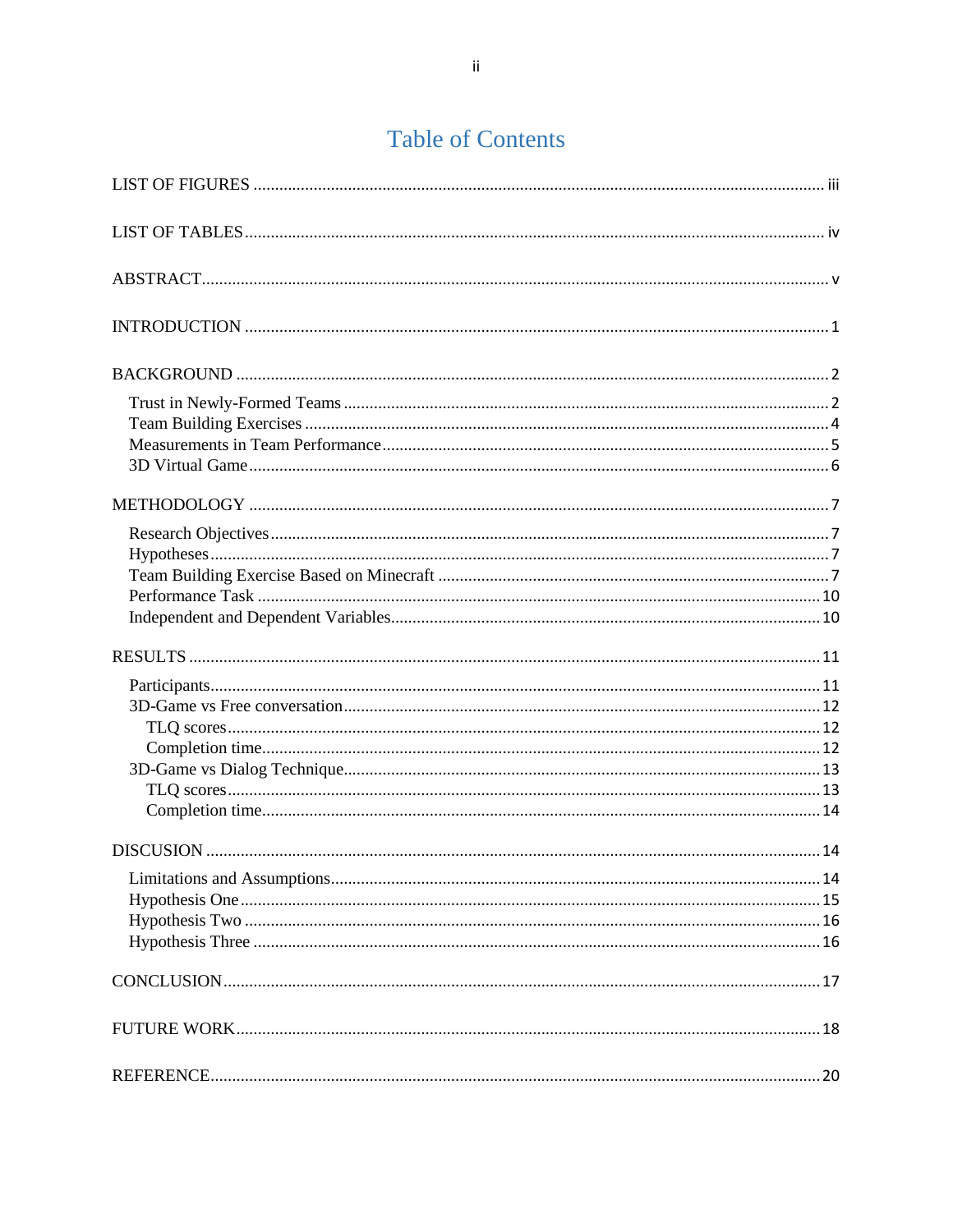# **LIST OF FIGURES**

<span id="page-2-0"></span>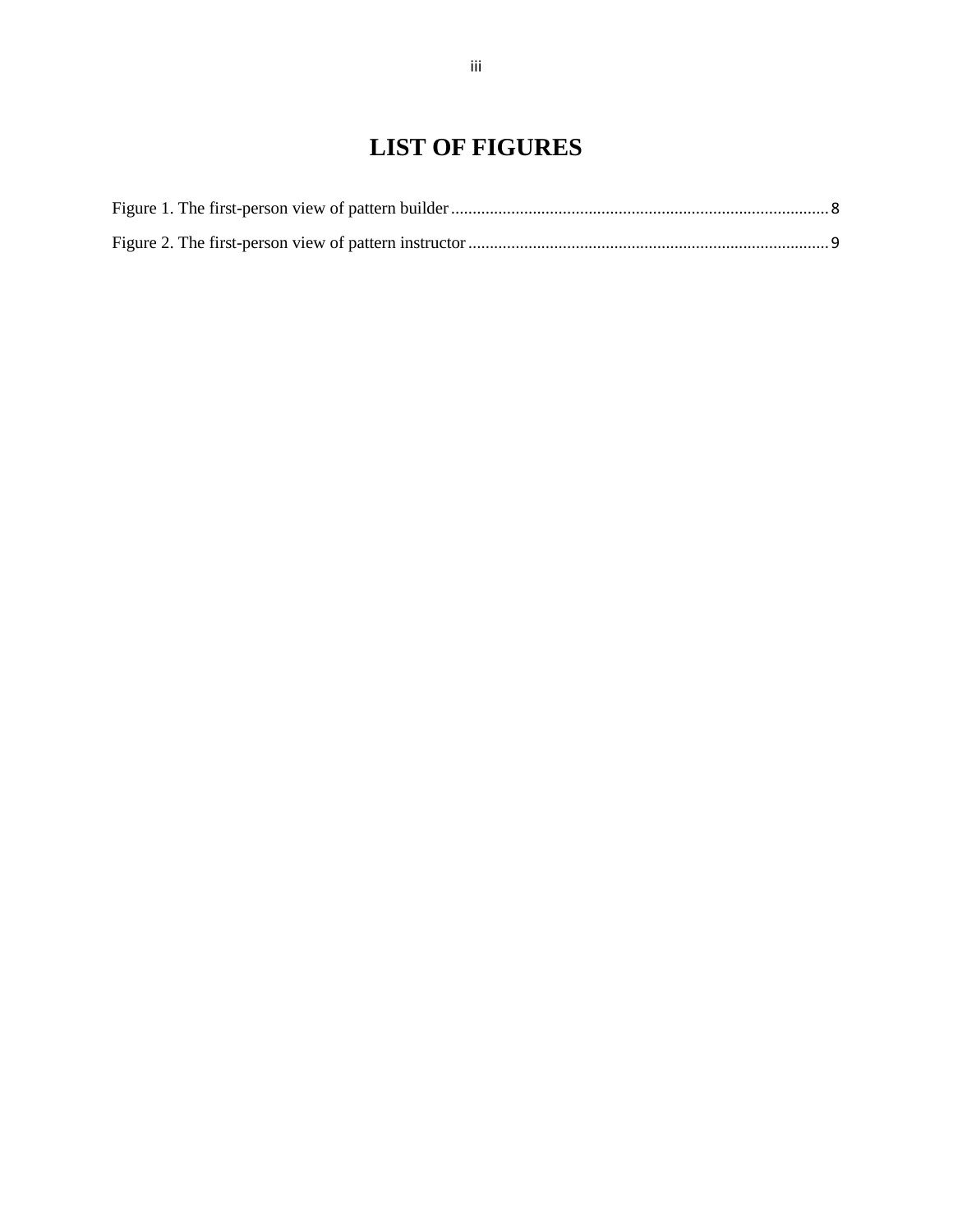# **LIST OF TABLES**

<span id="page-3-0"></span>

| Table 2. The Mann-Whitney U test results for comparing effects of 3D-game team building and free   |  |
|----------------------------------------------------------------------------------------------------|--|
| Table 3. The Mann-Whitney U test results for comparing effects of 3D-game team building and dialog |  |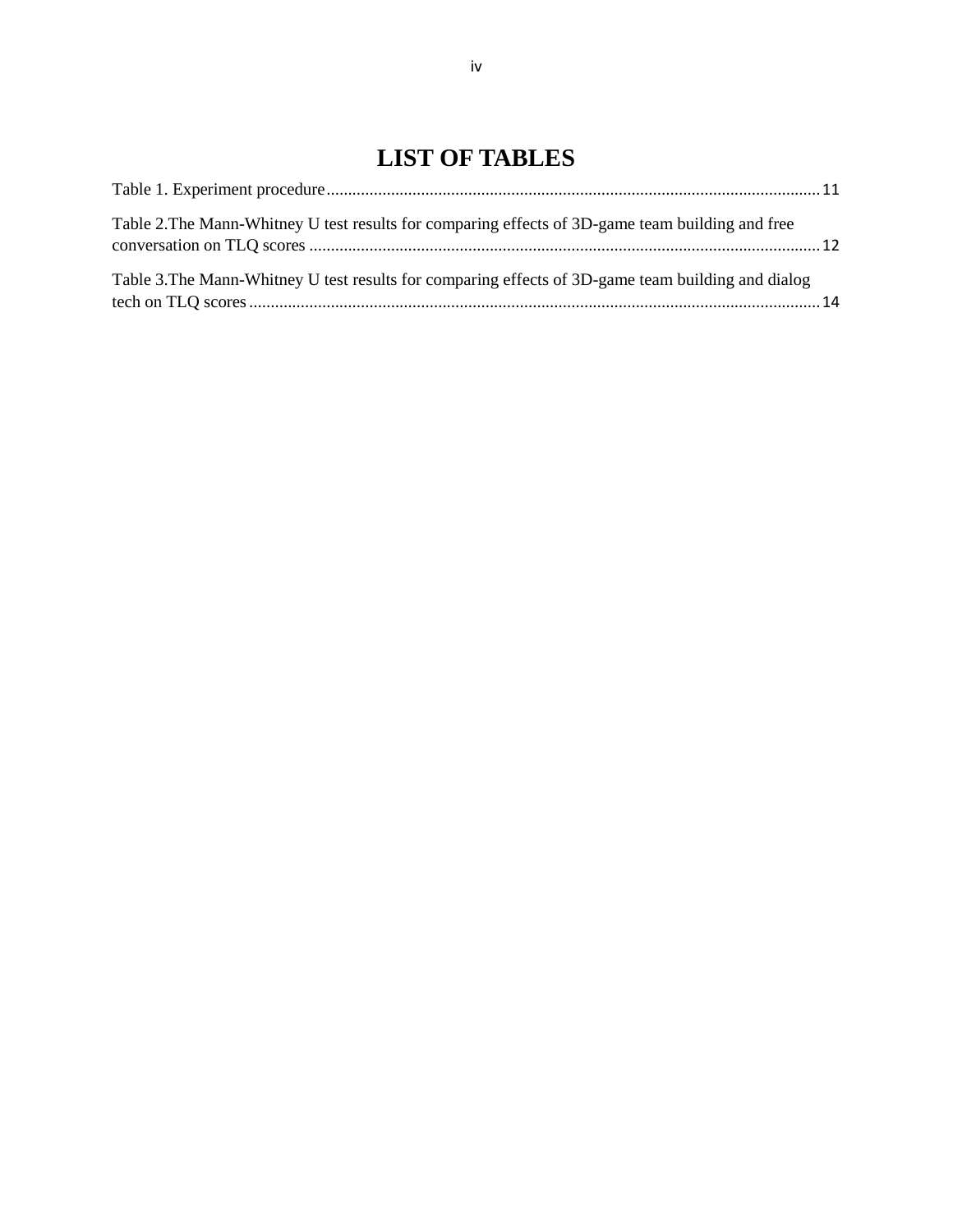# **ABSTRACT**

- <span id="page-4-0"></span> Objective: To determine the effect of 3D-game team building on team performance and team interaction.
- Subjects and Methods: Between April and May 2015, 13 teams including 39 adult participants were randomly assigned to take designed TBE based on Minecraft, dialogue technique or free conversation no more than 15 minutes. Then they are required to work out a 3D puzzle. The puzzle completion time was recorded. Participants rated the team learning and team interaction via TLQ after each exercise or task.
- Results: Teams who experienced 3D-game TBE didn't show significant higher performance in terms of TLQ scores and puzzle completion time than those who did not .There were small significant differences in terms of dialog promotion and open communication, and collaborative learning between 3D-game and dialog tech teams.
- Conclusion: The effect of 3D-game TBE on TLQ scores and puzzle completion time was not significant, but it influenced team's stability of puzzle completion time. The designed 3D-game team building focused on enhancing teammates' willing of communication while dialogue technique focused on creating the atmosphere of collaborative learning.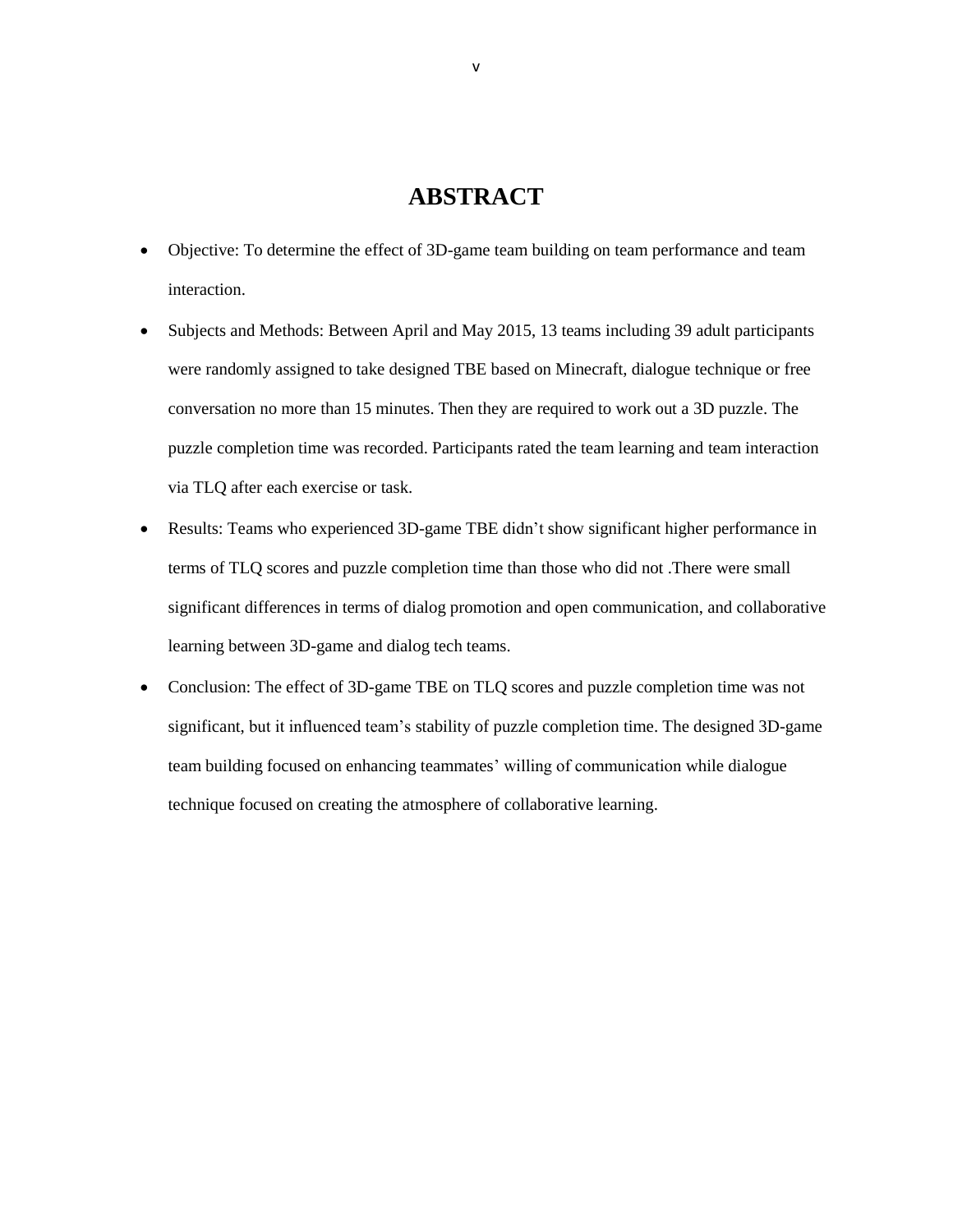# <span id="page-5-0"></span>**INTRODUCTION**

Rapid team formation has been a common and challenging situation for modern teamwork. However, most studies, which focused on studying the long-term, months or even years, team building interventions (Voight, Mike, and John Callaghan, 2001; Amos, Mary Anne, Jie Hu, and Charlotte A, 2005; Hope, Joanie Mayer, et al., 2005; Stevens, Diane, and Gordon Bloom, 2003), can't be applied to those newly-formed teams who are expected to work well together as soon as possible. The most common mistakes that newly-formed make are the fear to be blamed for failure and poor communication, which can cause bad decisions and frustrating practices, but these mistakes can be countered by a high level of mutual trust. (Rally Help, 2015). For example, the college students in a project group who have poor interpersonal relations at the outset may be afraid of being the one messing up the project, blamed by others and show a poor communication among teammates, while the ones with close relation are likely to avoid these mistakes. However, in the most cases of rapid team formation team members are not familiar with each other and this causes a low level of mutual trust in the team. Therefore, how to foster environment of mutual trust in the team within a short term is the first problem for newly-formed teams.

3D online games like Minecraft provides a second life world with relatively unlimited area where the players over the world can collaborate together to complete in-game tasks at any time. Interestingly, player not only talks about in-game events but also shares their recent events and even emotion in real world like the latest movies, the favorite music and the project they are working on (Maznevski and Chudoba, 2001). In addition, 3D online game can provide opportunities of simulated face-to-face conference for distant team members who can work with other teammates to complete predesigned ingame tasks (Jason B. Ellis et al., 2008). The advantages of 3D online game are not only to free team members from the constrain of space and time (Boden and Molotch, 1994), but also provide a virtual environment to design appropriate team building exercise (TBE) for different team building purposes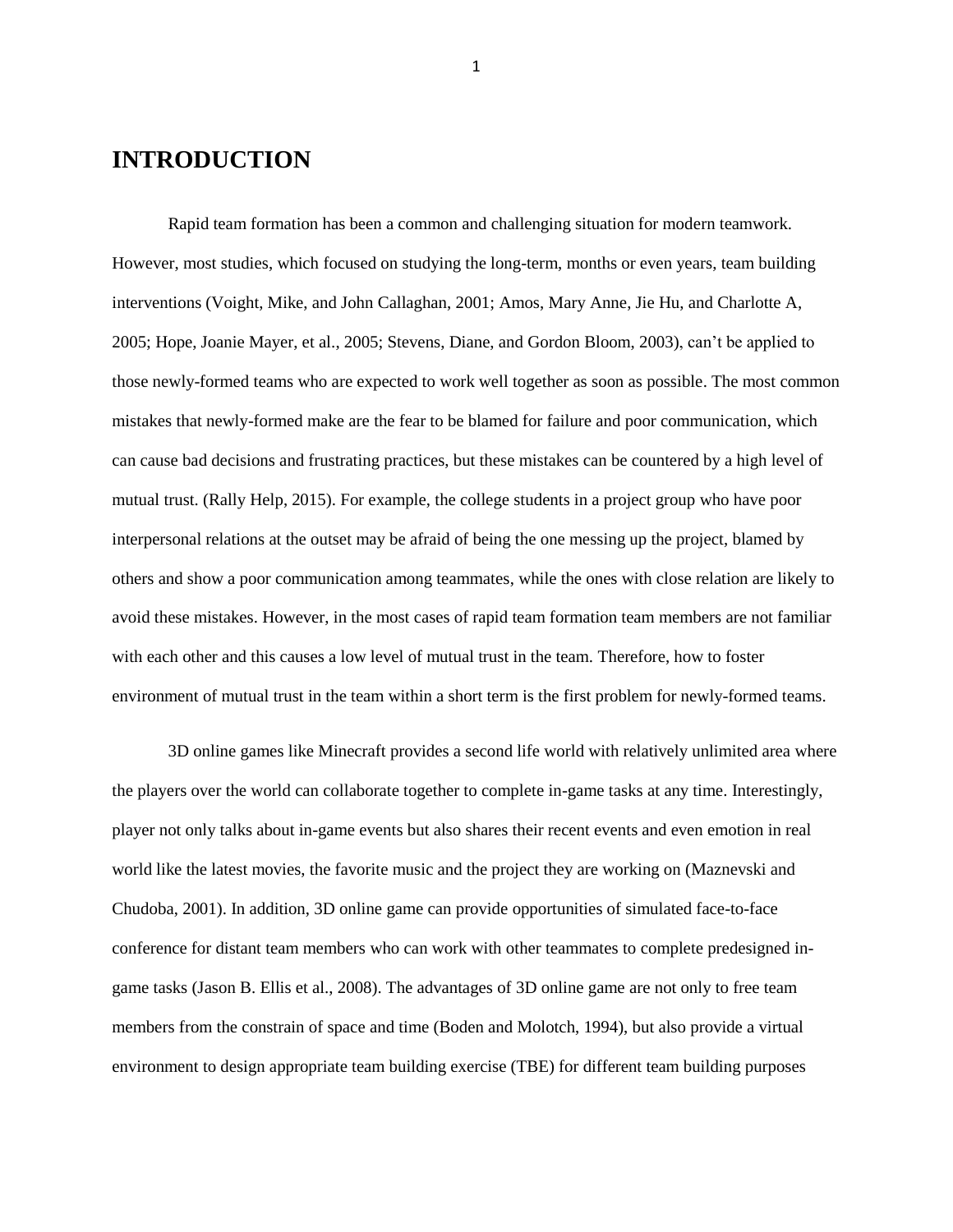(Ellis, Jason B., et al., 2008). For this reason, it is promising to design an appropriate TBE in 3D game for enhancing mutual trust in team and promoting team communication.

This research is inspired by following two questions: For enhancing mutual trust among team members and promoting team communication, 1.Is the TBE that happen naturally in 3D game effective for the newly-formed teams? 2. Is there any different effect between TBE based on 3D-game and traditional ones on the newly-formed teams' performance and interaction?

# <span id="page-6-0"></span>**BACKGROUND**

Team forming is the first stage for any team to be effective and successful (Bruce Tuckman, 1965). At this stage, individual team member lack of commitment to the organization, which is resulted from low initial trust (Rally Help, 2015). In this section we review literatures in four areas related to newly-formed team. We begin by discussing the concept of trust for newly-formed teams. In addition, we review the team building literatures and existing TBE for trust and communication. We then turn to talk about the team performance and team interaction, and finally discuss the popular 3D virtual world game, Minecraft, as a platform to create engaging but goal-oriented TBE.

## <span id="page-6-1"></span>**Trust in Newly-Formed Teams**

Trust plays an important role in the successful formation and growth of any newly-formed team (Senge et al., 1994). Dirks and Ferrin (2001) suggested trust can indirectly cause positive attitudes of trustor in the early phrase of team interaction, such as high satisfaction and good perceived performance, but trust don't have strong relationship with actual performance. The study of Jarvenpaa et al. (2004) suggested that there is a critical link between team communication and trust in the newly-formed team, that is, in a low trust situation, frequent communication among teammates can increase the mutual trust and team cohesion, and increased trust may have a positive influence on team communication level.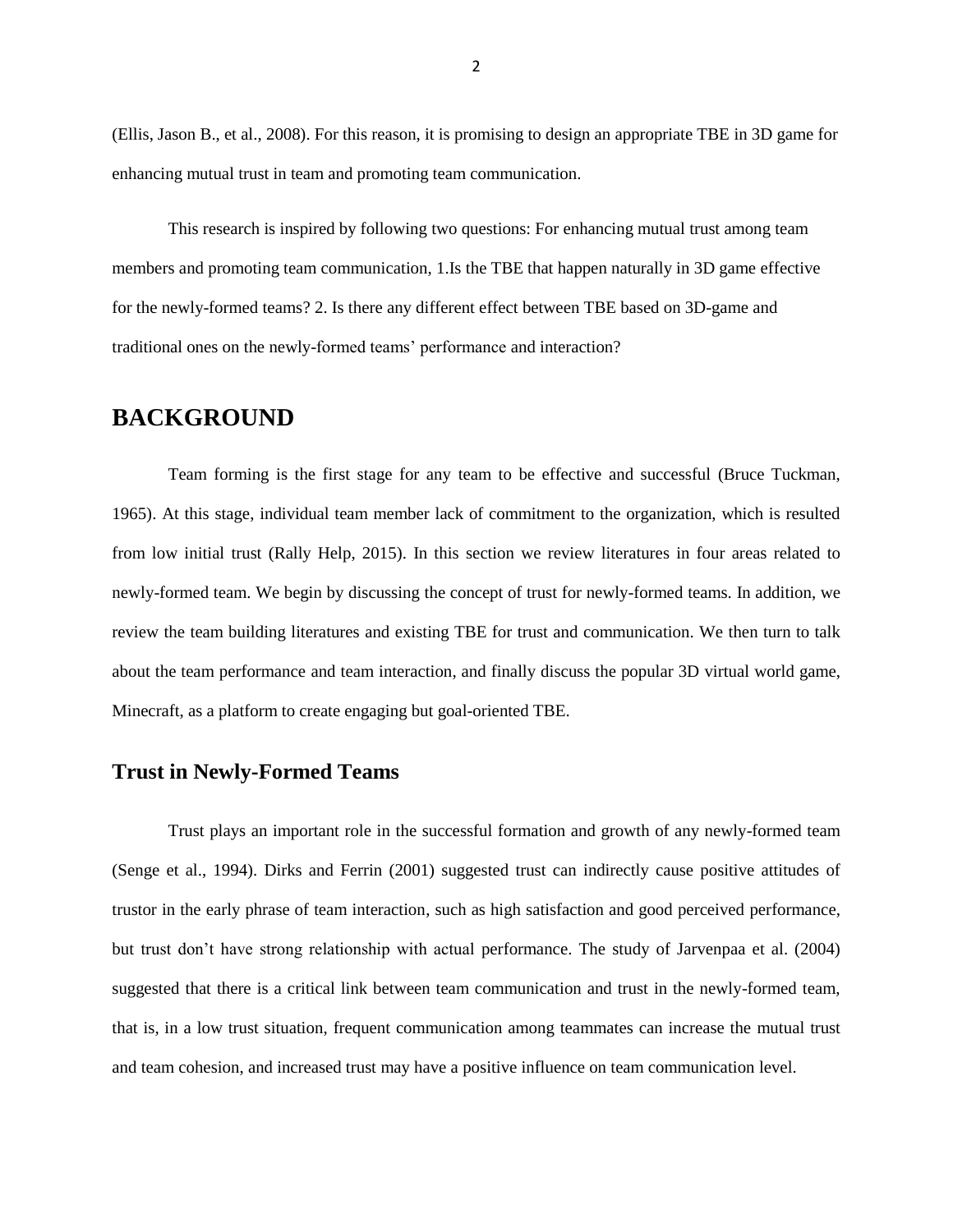The conclusion from conventional wisdom is that trust is very difficult to build and requires frequent social interaction, face-to-face meetings, and direct observations of fellow team member commitment. These traditional ways to build trust are supported by several trust studies which assumed trust starts at a small level and gradually increases over time (Blau, 1964; Rempel, Holmes & Zanna, 1985; Zand, 1972). Members of a newly-formed team often have little prior experience of working together and may rarely or never meet face-to-face. Thus, a low initial trust among newly formed team members could be predicted by traditional trust model. However, Meyerson et al. (1995) explored swift trust by finding that the members of temporary teams showed a high initial trust to one another. Besides, this phenomenon of high initial trust was shown in the virtual teams (Jarvenpaa and Leidner, 1999). This phenomenon of high initial trust was explained by McKnight et al.'s model on initial trust formation in new organizational relationships.

According to the model of organizational trust developed by Mayer et al. (1995), the trust coming from sharing experience and close interpersonal relations are categorized as interpersonal trust; by contrast, the trust that grows through team member reliability, consistency, and responsiveness when dealing with teammates is called as task-based trust. Unlike interpersonal trust which develops based on social bonds formed by long history of face-to-face meeting or informal chat, task-based trust in newlyformed team can develop swiftly because the expectation of reliable performance and consistent followthrough tend to be easy to confirm and stable (Meyerson et al., 1995). In words, the team member's trust should swiftly increase if his or her expectation of other's reliable performance is consistent with perceived performance. The special way that the task-based trust develops may provide a new strategy to design an appropriate TBE to foster mutual trust based on reliability, consistency and responsiveness of newly-formed team members.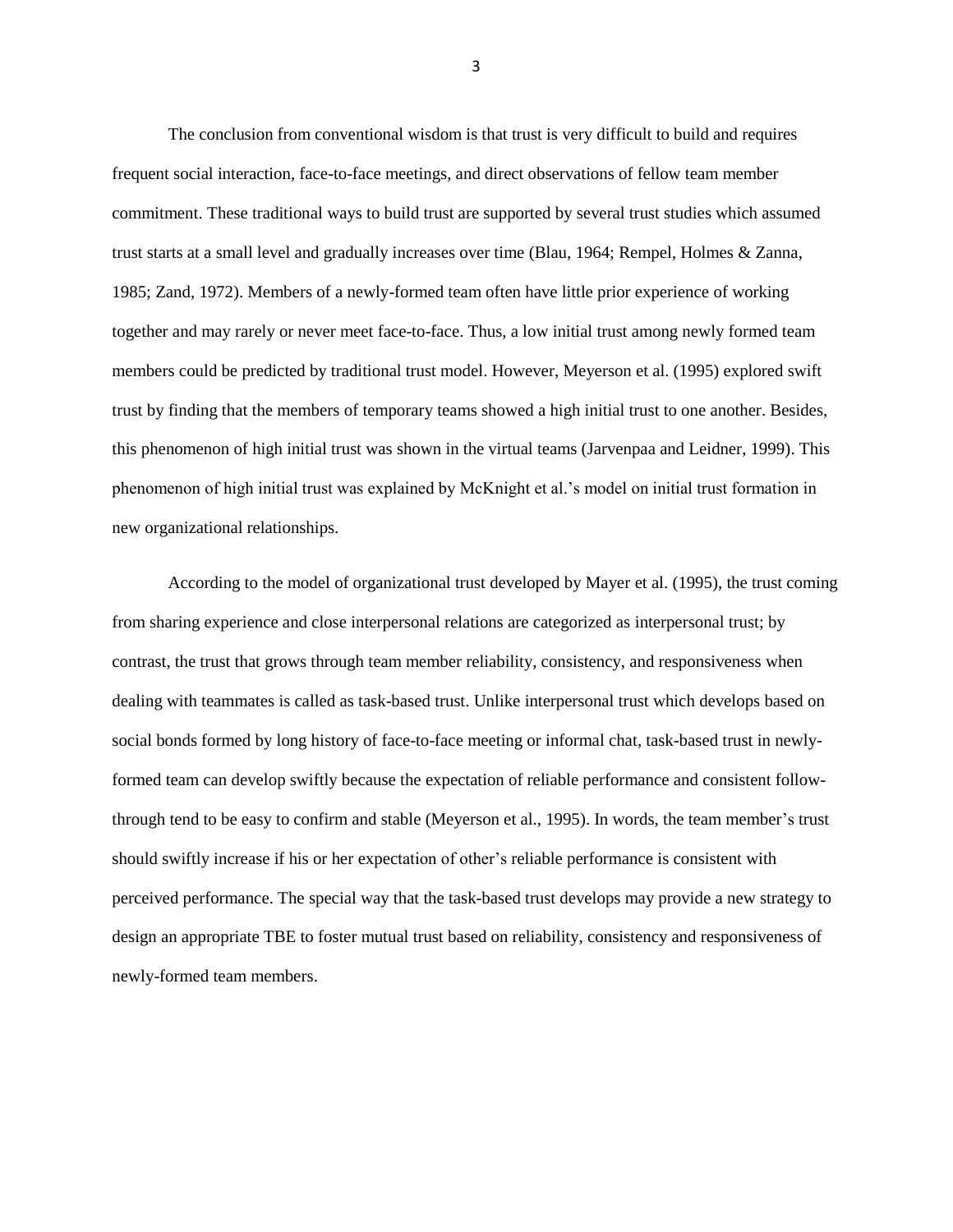#### <span id="page-8-0"></span>**Team Building Exercises**

Salas, Eduardo, et al. (1999) reported a meta-analytic integration of past team building literatures indicating that team building exercises (TBE) tend to rely on least one of four possible strategies: goal setting, interpersonal relations, problem solving, and role clarification. Surprisingly, the authors found no significant effect of TBE on objective measures of performance, but there is small tendency for team building to increase performance on subjective measures. In addition, the effect of TBE is affected by team size. In words, the larger the team size is, the smaller effect of TBE is.

There are quite few effective TBE that aim to promote trust or communication for newly-formed team like general indoor or outdoor activities (Diversity and Dialog, 1996; Hattie et al., 1997), sharing team information with pre-questionnaires or open-end dialog (Holton 2001; Bernard et al. 2000). These kinds of TBE range in effectiveness, but have their specific limitations. For example, minefield as an effective outdoor programs may not be appropriate for distance team members since it requires that one team member help the blindfold partner walk through a large areas with obstacles. Holton (2001) believed that virtual team members could build trust by sharing their background information with questionnaires, including Bendaly Team Fitness Test (Bendaly, 1997), Online Keirsey Temperament Sorter (Keirsey, 1984) and Modified Belbin Group Role Questionnaire (MacIver et al, 1995), before they work together. But participants reported that longer interactive communication may be he more helpful. Bernard et al. (2000) examined the effect of a dialogue technique, which force the student to share the basic background information and past experience about effective communication to construct the team mental model as team norms, on enhancing team relational development and decision outcome.

Most recently Ellis et al. (2008) based on the theories of social identity and team building invention and proposed 3D online game as a promising approach for team building. Even though the authors designed four kinds of 3D-game TBE corresponding to goal-setting, interpersonal relations, problem solving and role clarification. But the authors didn't testify their final game designs with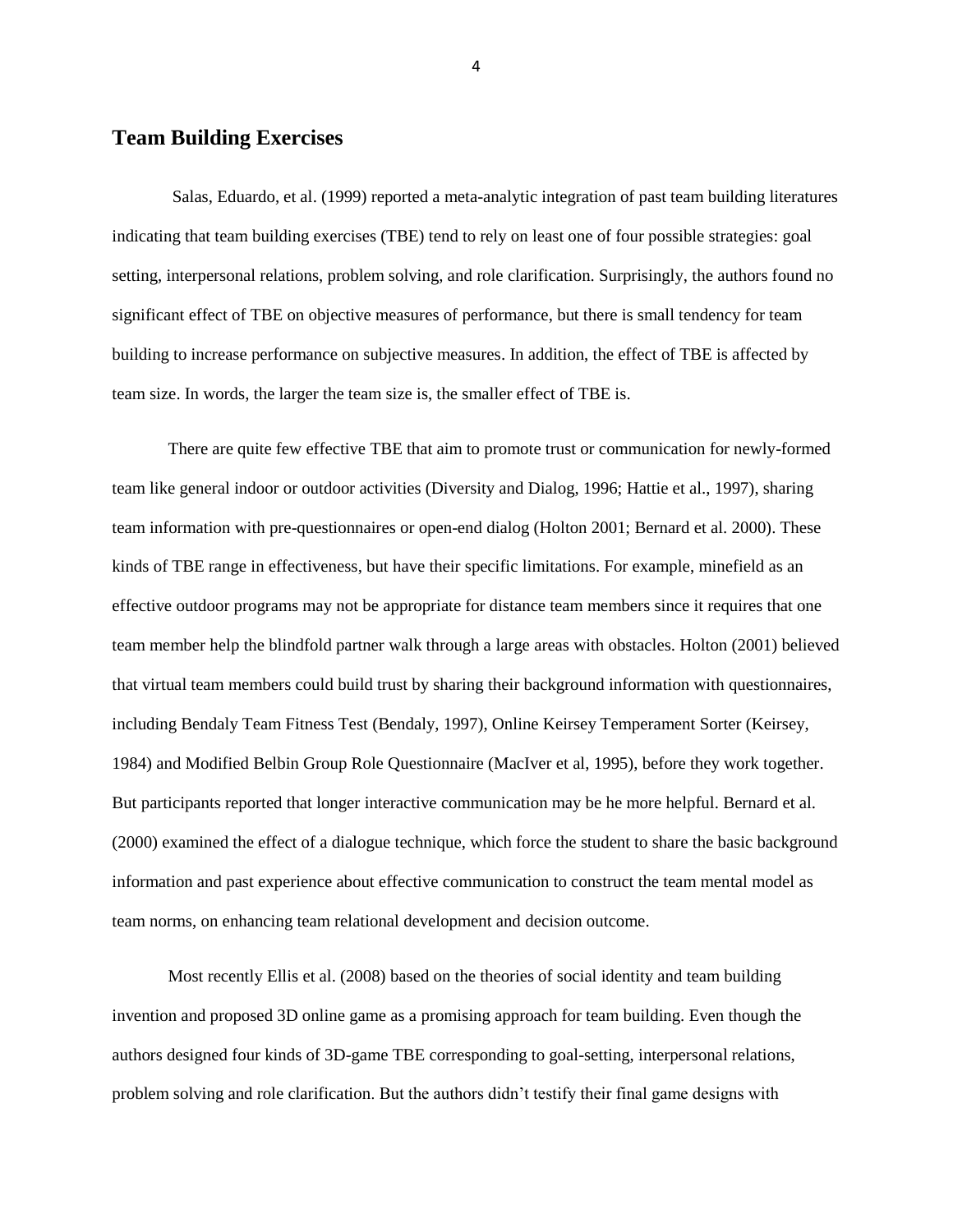performance task. In this study, we only design a 3D-game TBE aiming to improve team members' communication and trust, and test its effect during TBE and performance task.

### <span id="page-9-0"></span>**Measurements in Team Performance**

Salas et al. (1999) categorized team performance affected by team building into two types: subjective and objective measurement of performance. This schema based on De Meuse et al.'s study outcome classification (1981) including behavioral changes, organizational changes and attitudinal/perceptual changes. Specifically, behavioral changes refer to group-member behaviors that might be modified by intervention, including work-group performance, turnover, critical incidents, interaction and absenteeism; organizational changes include turnover within organization and productivity. Attitudinal/perceptual changes is subjective output of team building intervention, including satisfaction, group climate, communication, perceived trust, openness and supportiveness, perceived group effectiveness, and superior-subordinate relations. For subjective measurement of team performance, there is quite few of questionnaires used for measuring perceived team performance like Group Behavior Inventory (Friedlander, 1966) and Group Environment Questionnaire (Carron, Albert V. et al., 1985). Usually productivity, error frequency and task completion time that are easily recorded or evaluated as objective measurement of team performance.

Irene Bresó and his colleges (2008) developed and validated a team learning scale, Team Learning Questionnaire (TLQ), including four dimensions of team leaning: Continued Improvement Seeking, Dialogue Promotion, Collaborative Learning and Open Communication and Strategic and Proactive Leadership that Promote Learning. This tool could help researchers to understand the dynamic team interaction in above four aspects of organizational scenario. Stone et al. (2011) used TLQ to as basis to evaluate the different effects between virtual welding training and real welding training on team interaction and learning.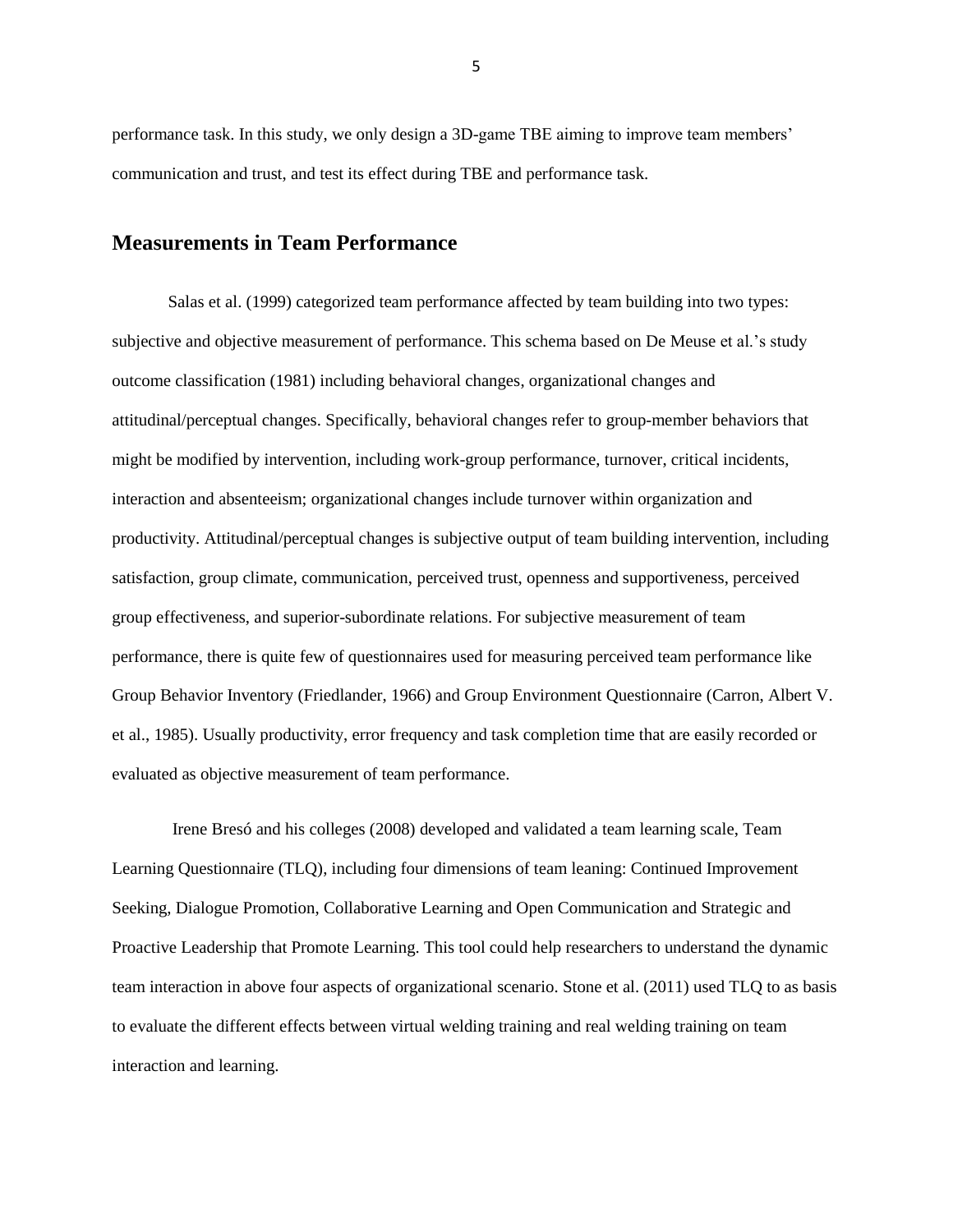In this study, TLQ was chosen to evaluate the team learning and team interaction during TBE and performance task. The TLQ evaluation was modified so that the questions and content were specific to the tasks in the experiment. The modified TLQ tracked three key dimensions of team learning and interaction that were relevant to this study: 1) Continuous Improvement Seeking (the degree to which a team have interest in taking actions that allow them to continuously improve); 2) Dialogue Promotion and Open Communication (the degree to which open and honest communication is encouraged and takes place within a team); and 3) Collaborative Learning (the degree to which team members are seen and used as sources of knowledge by the rest of the team). Each dimension consists of a series of questions, which the participant answers on a five-point scale (the higher the rating for a given question the more positive the participant feels about the team learning for that question). In addition, the time that team complete the performance task is recorded as the objective measurement of team performance

#### <span id="page-10-0"></span>**3D Virtual Game**

Given the trust challenge faced by newly-formed teams and limitation of previous TBE, we see a potential match between these needs and the affordances of 3D online game. Specifically, game tasks in 3D virtual world which involving social and task-based communication can meet the need of fostering team trust rapidly.

Minecraft was chosen as the environment in which to build our TBE. Minecraft is a [sandbox](http://en.wikipedia.org/wiki/Open_world) [video game](http://en.wikipedia.org/wiki/Independent_video_game) which allow multiplayers build constructions out of textured cubes in a [3D](http://en.wikipedia.org/wiki/3D_computer_graphics) [procedurally generated](http://en.wikipedia.org/wiki/Procedural_generation) world (Wikipedia, 2015). In Minecraft, each user's presence in the world is expressed as a combination of cubes like human body. Minecraft is well known for great freedom, where player can choose how to play by build almost everything appeared in real world. Educators have use Minecraft as platform to teach students in a way they will find fun and engaging. For example, history teacher can made a massive world to let students explore ancient cultures. Mojong reported over 2500 schools worldwide have bought Minecraft education edition by 2014 (John Keilman, 2014). In addition, a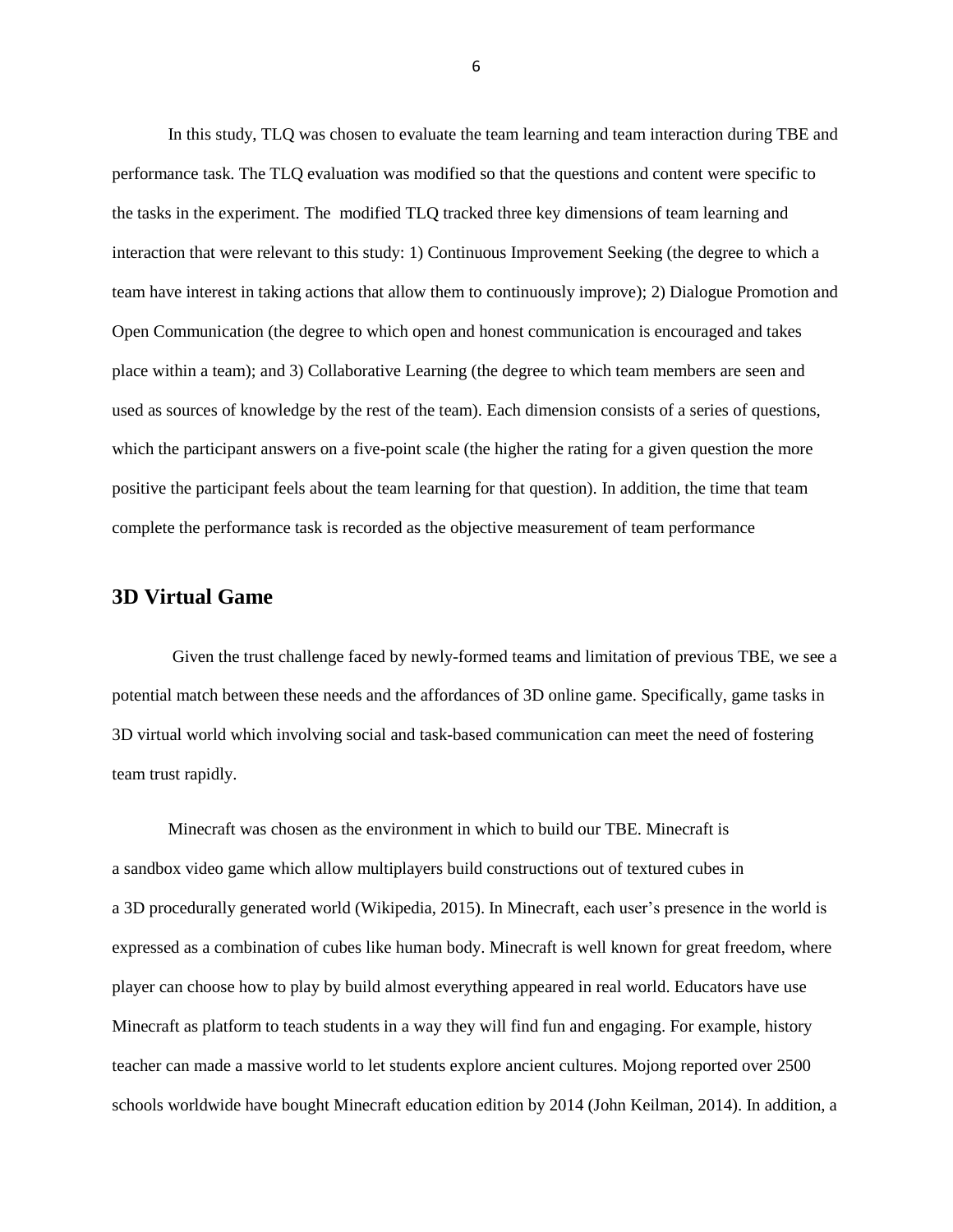large amount of game mods, a redesigned multiplayer game map, are developed by players themselves and shared with others every day. Because of the popularity of Minecraft, the ability to build objects freely, and interact with others, Minecraft could be a perfect platform for team-building games.

# <span id="page-11-0"></span>**METHODOLOGY**

### <span id="page-11-1"></span>**Research Objectives**

Two primary research objectives are investigated in this work. First, to validate effectiveness of designed 3D-game team building exercise (TBE) on team performance. Second, to compare the different effects between designed 3D-game TBE and dialog technique TBE on team performance and team interaction.

## <span id="page-11-2"></span>**Hypotheses**

In this study, we examined the three following hypotheses:

- 1. The teams who experience the 3D-game TBE should report higher TLQ scores than the ones without TBE, but there should be no difference in 3D puzzle completion time between them.
- 2. There should be no difference in puzzle completion time between the teams who experience a 3D-game TBE and the one who experience a dialog technique TBE; but there should be a small difference in self-reported TLQ scores.
- 3. The 3D-game team building teams should be more willing to communicate with teammates than dialog technique teams.

### <span id="page-11-3"></span>**Team Building Exercise Based on Minecraft**

Three participants as a team worked on a virtual mini stadium built in Minecraft world, which is designed as a simulated out-door open space. In Minecraft world, participants could use the keyboard and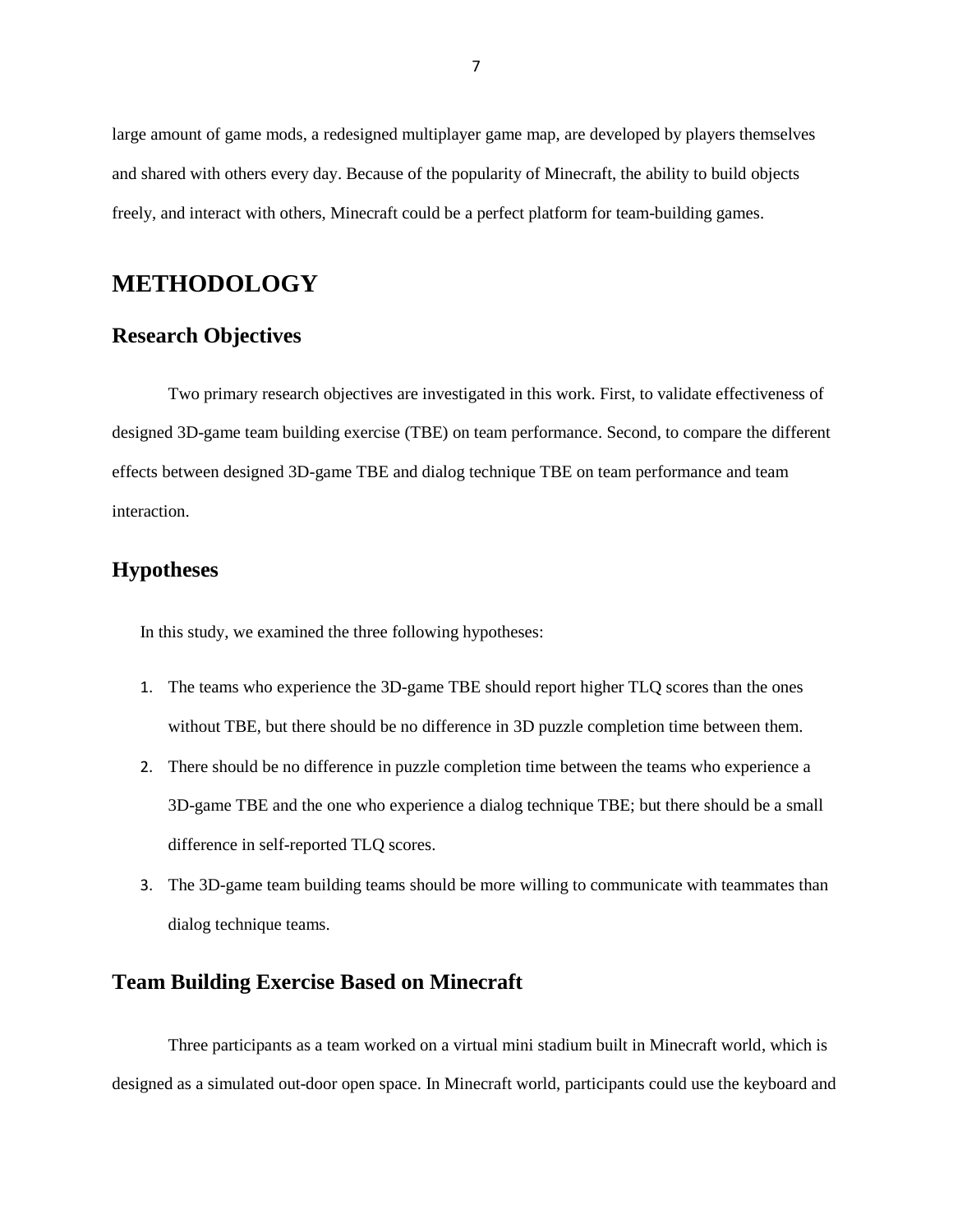mouse to control their movement and build a pattern by putting virtual carpets of three different colors (white, black and brown) on the ground (Figure 1). The two of them were seated together in front of their computers while another one was seated away from the teammates. In the exercise, the alone participant was given a drawn pattern and worked as an instructor to describe the pattern verbally to the other two teammates with a head up display in the game (Figure 2). The other two worked as builders to realize the pattern according to the instructions heard from teammates. The instructor in the game can't show the original pattern to the builders or directly tell them what the pattern is, but only guide them by verbal communication. Participants worked on the pattern for up to 15 minutes no matter whether the pattern is completed.

<span id="page-12-0"></span>

**Figure 1. The first-person view of pattern builder**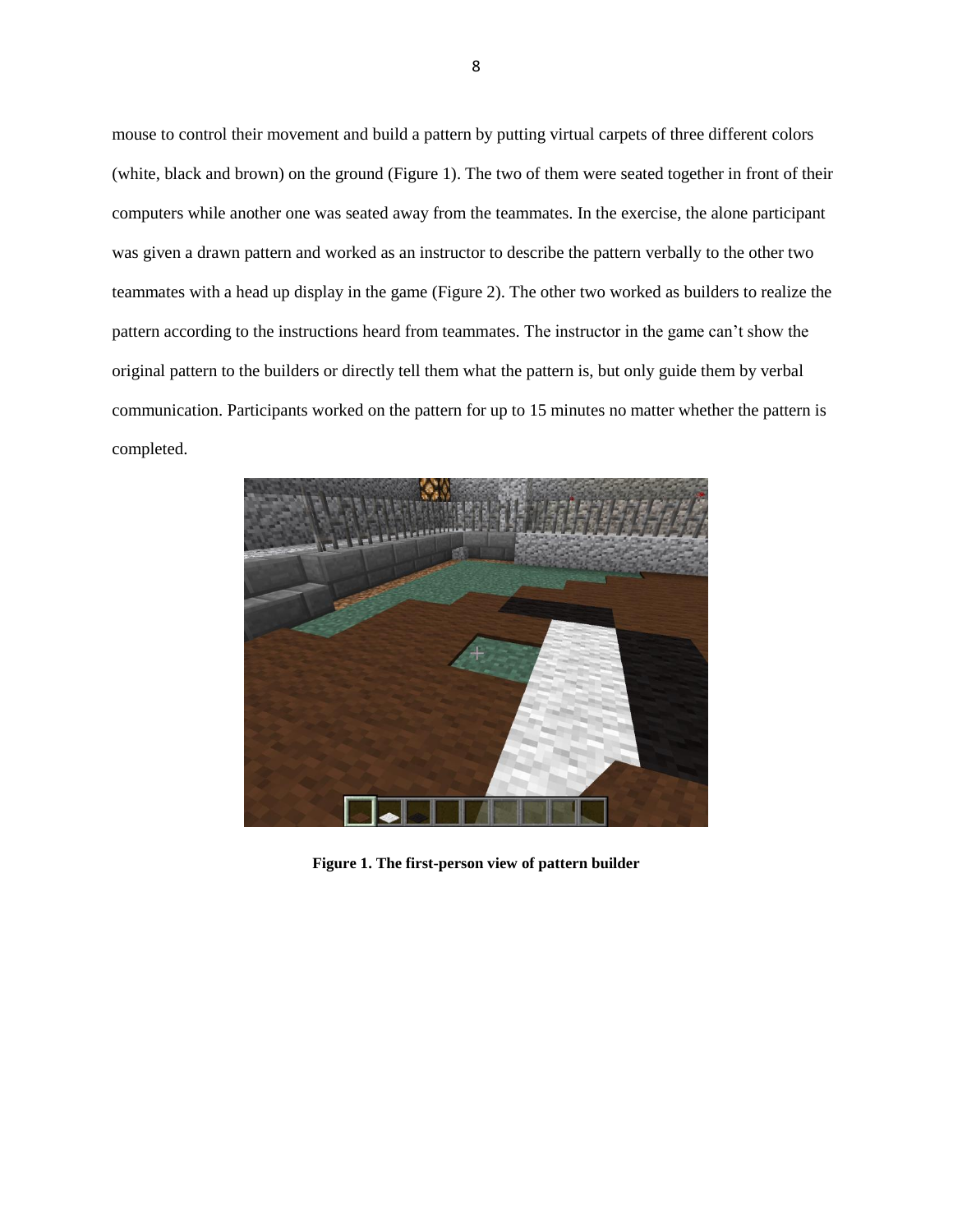

**Figure 2. The first-person view of pattern instructor**

<span id="page-13-0"></span>This 3D-game TBE is a variant of minefield exercise which has been used to enhance communication and trust among team members for nearly 30 years (Robinson and Peter B, 1996). During the activity of minefield, participants operate in pairs and one person need lead the other, who is blindfolded, to walk through an open space with fixed obstacles (Mine Filed, 2013). But in our TBE, instructor has to lead the other two builders to complete the pre-scheduled pattern in an virtual open space.

#### **Dialog technique**

The dialog technique we chose as the traditional TBE was proposed by Tan, Bernard CY et al. at 2000, which aimed to enhance electronic communication in virtual teams. This exercise was consisted of three stages: small talk, infinite container, and laser generation. In the small talk stage, team members are required to talk about their background information (e.g., name, major and hobbies) and share jokes. In the infinite container stage, team members individually list what they think to be good communication practices. They then share the past experiences that support these listed practices. During this stage, teammates are encouraged to be friendly ask questions or communicate, but criticisms and defensive behavior are strongly discouraged. In the "laser generation" stage, team members collate their critical past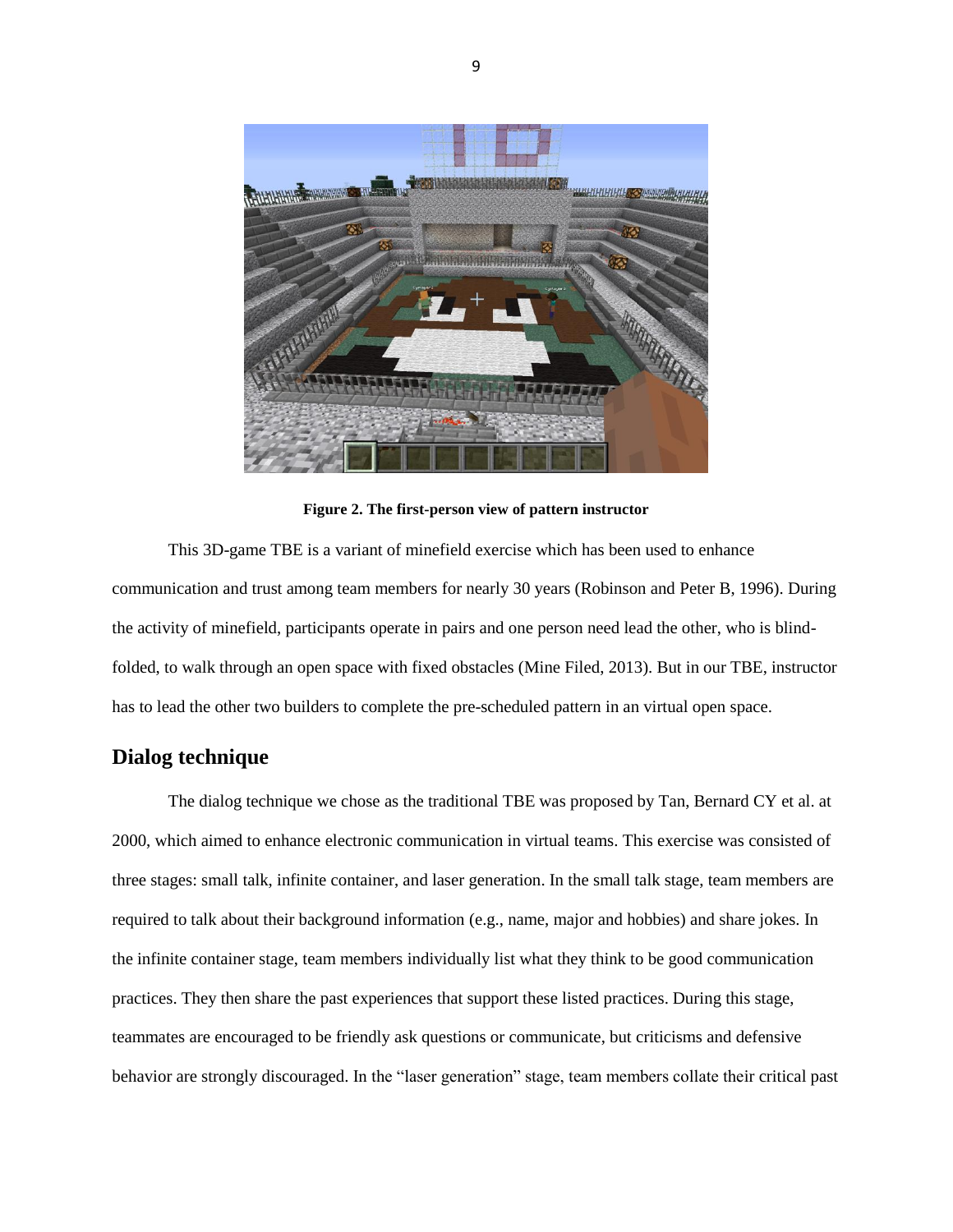experiences to build a team mental model that encompasses all positive communication practices to be adopted during teamwork. This model serves as team norms to guide future interaction and activities of the team.

### <span id="page-14-0"></span>**Performance Task**

After team building activities or free convention phrase, the team will work out a 37-piecies 3D puzzle of Eiffel Tower. Since the performance of team can be affected by many other factor like individual ability and personality, the performance task should be not complicated. Because 3D puzzle is a common game for teenager and adults, we choose it as performance task to test the output of TBE.

### <span id="page-14-1"></span>**Independent and Dependent Variables**

TBE is the only one between-subject independent variable with three levels that primarily manipulated in this research: participants are assigned into three groups to finish different tasks including 3D-game TBE, dialog technique TBE, free convention (no TBE).

The metrics of interest in this experiment included TLQ and the time that team complete the performance task. The reported TLQ scores are primary subjective measurements of team learning which used to evaluate team performance and team interaction, and the time of completing the performance task is the objective measurement to evaluate team performance.

#### **Overview of the Experiment Design and Procedure**

This study was conducted within a controlled lab environment where three participants as a team would complete team building task and performance task. Participants first sign a consent form outlining the tasks at hand and the risks involved. Pre-survey is then completed to attain demographic information for self-report. The first task, three participant as a team are assigned to take one of three optional tasks such as 3D-game TBE, a dialog technique TBE and free communication. The first task ends after a maximum of 15 minutes or after the participant finish TBE early. Follow-up TLQ 1 is completed and the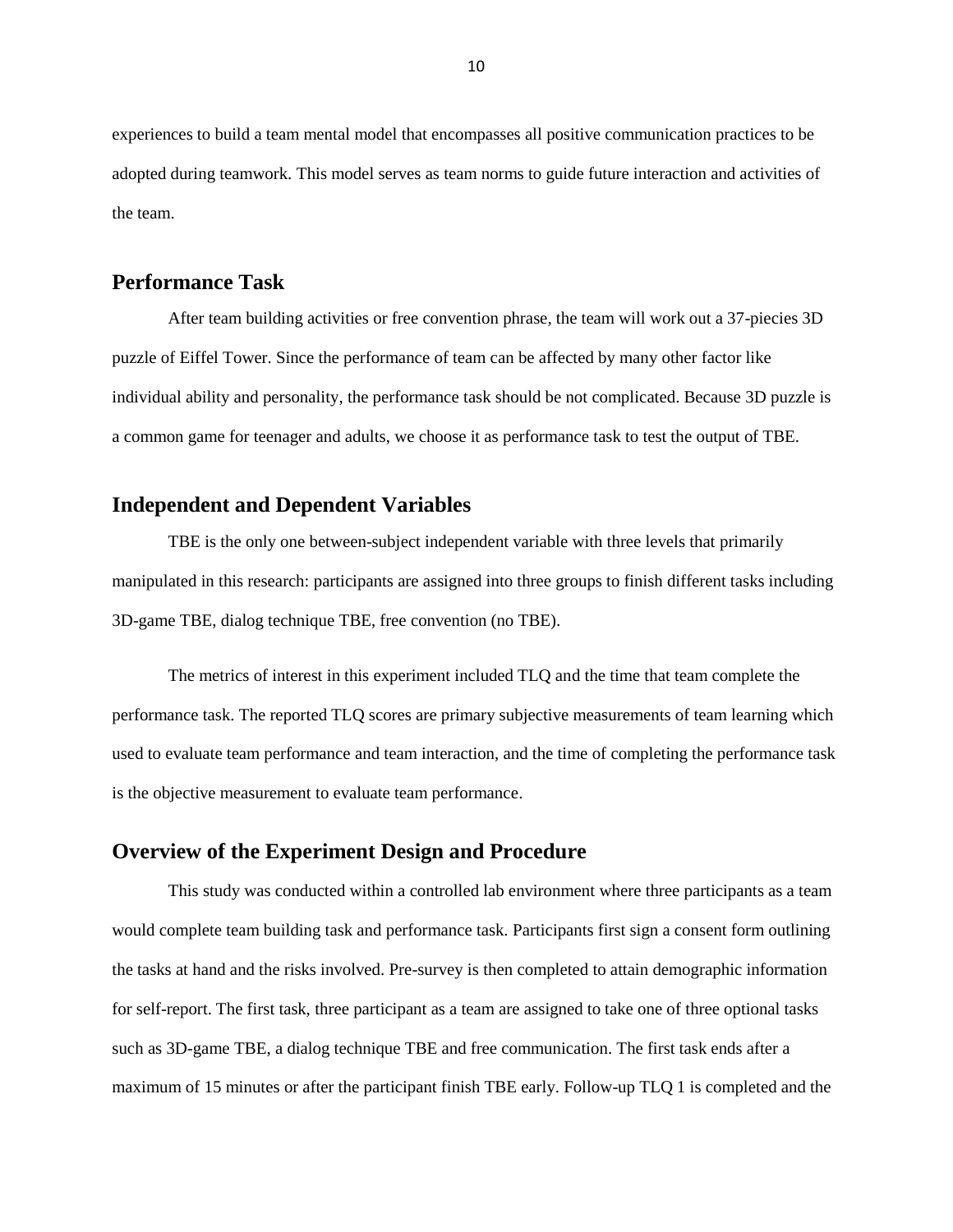second task, performance task begins. After team finish the performance task (3D puzzle) the final TLQ 2 is asked and the participants are debriefed, thanked, and leaves the lab area. Also see Table 1.

<span id="page-15-2"></span>

| Pre-surveys  | Team Building    | Mid-survey | Performance Task | Post-survey |
|--------------|------------------|------------|------------------|-------------|
| Consent form | $3D$ -game       |            |                  |             |
| Demographics | Dialog technique | TLQ 1      | 3D Puzzle        | TLQ 2.      |
|              | None(free        |            |                  | Debriefing  |
|              | conversation)    |            |                  |             |

**Table 1. Experiment procedure**

### **Testing Environment**

This study would make use of three personal computer with AMD A8-3850 with Radeon  $TM$  HD Graphics and each one is loaded with the game Minecraft for 3D-game task. The display will be a 17" flat panel color monitor with a maximum resolution up to 1280x1024 pixels. This study also uses a generic USB keyboard and mouse to provide movement control for participants. For the performance task, participants would deal with a 37-pieces 3D puzzle of Elffel Tower.

# <span id="page-15-0"></span>**RESULTS**

The three hypotheses are categorized into two contrast pairs: 3D-game TBE vs dialog technique TBE and 3D-game TBE vs free conversation. The difference of each pair was tested by running separate analyses. Additionally, each analysis used a subset of the participants. For hypotheses one only participants of the 3D-game and free conversation were used. Similarly, the data set for hypothesis two included only participant who experience 3D-game TBE and free conversation task.

### <span id="page-15-1"></span>**Participants**

A total of 39 participants, aged 19-24 (mean 20.3 years) participate in the experiment. Of the 39 participants, 13 were females and 26 were males. Anyone with serious pre-existing medical conditions, such as a history of motion sickness, or being prone to seizures, are not allowed to take the team building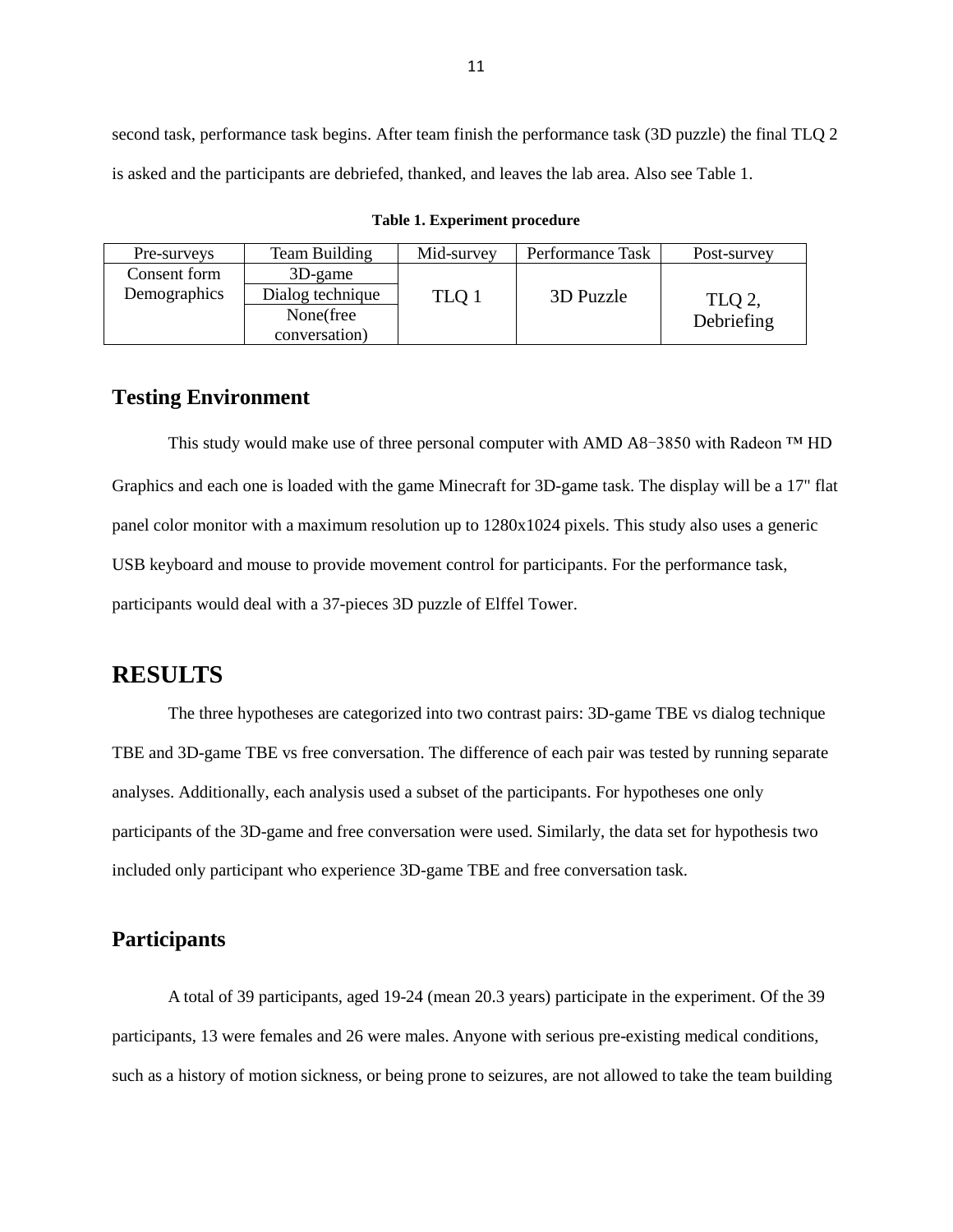exercise based on 3D-game Minecraft, but could be assigned to dialog technique team or free conversation team to for this study. In general, the participant pool represent healthy adults. In this study, there is five teams of 3D-game TBE, four teams of dialogue technique and four teams of free conversation.

### <span id="page-16-0"></span>**3D-Game vs Free conversation**

#### <span id="page-16-1"></span>**TLQ scores**

A Mann-Whitney U test was run to determine if there are differences in reported TLQ scores between participants who take 3D-game TBE and those who take free conversation task. Distributions of TLQ 1 and TLQ 2 scores for S1) Continued Improvement Seeking, S2) Dialogue Promotion and Open Communication, S3) Collaborative Learning were not clear, as the sample size is too small. The results of the analysis are shown in the table below. The table indicated that 3D game team was not found to report significantly higher scores in terms of continued improvement seeking, dialogue promotion and collaborative learning and open communication.

| <b>Measure</b>      | <b>TLQ 1 S1</b> | <b>TLQ 1 S2</b> | <b>TLQ 1 S3</b> | <b>TLQ 2 S1</b> | <b>TLQ 2 S2</b> | <b>TLQ 2 S3</b> |
|---------------------|-----------------|-----------------|-----------------|-----------------|-----------------|-----------------|
| Median, 3D-         |                 |                 |                 |                 |                 |                 |
| game                | 12.8            | 11.5            | 12.25           | 12              | 12.5            | 13.5            |
| Median, Free        |                 |                 |                 |                 |                 |                 |
| conversation        | 11.1            | 13              | 12.625          | 12.6            | 12.5            | 14.5            |
| U                   | 7.5             | 5               | 9.5             | 6.5             | 9               | 4.5             |
| Z                   | $-0.4225$       | $-0.8452$       | $-0.0845$       | $-0.5916$       | $-0.1690$       | $-0.9297$       |
| Significance<br>(p) | 0.336302        | 0.199012        | 0.466323        | 0.277057        | 0.432886        | 0.176271        |

<span id="page-16-3"></span>**Table 2.The Mann-Whitney U test results for comparing effects of 3D-game team building and free conversation on TLQ scores**

#### <span id="page-16-2"></span>**Completion time**

A Welch t-test was run to determine if there is difference in puzzle completion time between participants who take 3D-game TBE and those who take free conversation task. Distribution of puzzle completion time should be normal based on common experience. The variance of completion time in free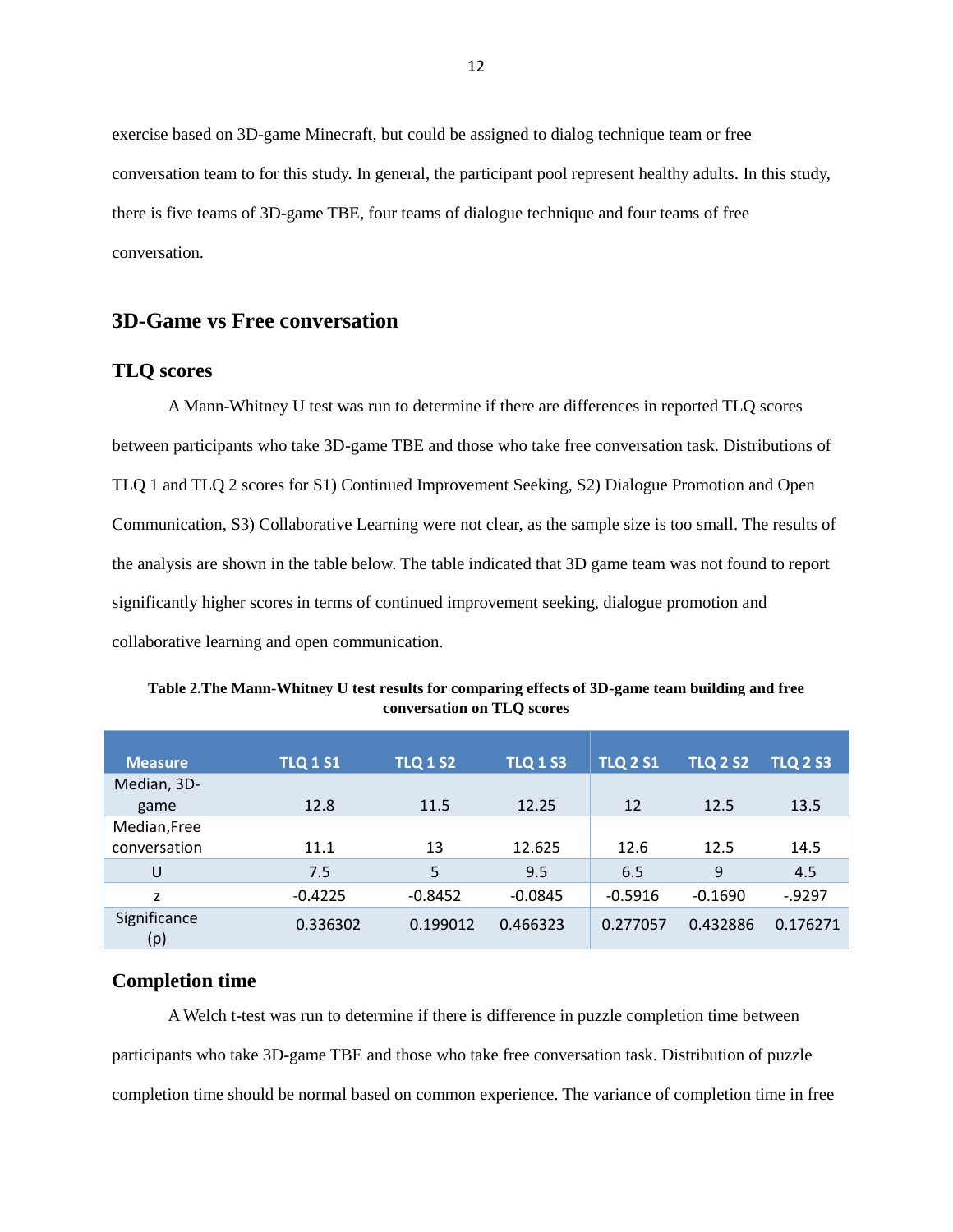conversation teams is bigger than the one of 3D game teams ( $F = 0.0855$ , p =0.0190), but the 3D game team ( $M = 16.4$  min) was not found to be significantly distinct from free conversation team ( $M = 19.125$ ) min) in puzzle completion time  $(T_{0.1,1,3,4} = -1.6377, p= 0.3148)$ . The experiment note released that the worst teams of free conversation who took the longest time to complete puzzle are likely to figure out the issues one by one together, while there are nature leaders in the best teams of free conversation who schedule and push team to move on during puzzle task. On the other hand, 80% 3D-game teams automatically adopt the strategy of assigning different part of puzzle to individual teammates at the beginning of the puzzle task.

#### <span id="page-17-0"></span>**3D-Game vs Dialog Technique**

#### <span id="page-17-1"></span>**TLQ scores**

A Mann-Whitney U test was run to determine if there are differences in reported TLQ scores between participants who take 3D-game TBE and those who take dialog technique TBE. Distributions of TLQ 1 and TLQ 2 scores for the three team learning dimensions were not clear, as the sample size is too small. The results of the analysis are shown in the table below. The difference in terms of continued improvement seeking between 3D game team and dialog technique team is not significant. Both teams present a strong desire to learn know other teammates' experience to promote team performance. Interestingly, in team building task and puzzle task there were significant differences between 3D-game team and median dialog technique team in terms of collaborative learning. In addition, dialog technique team was found to report a significant distinct scores in the terms of dialogue promotion and open communication in the team building task while no difference in puzzle task.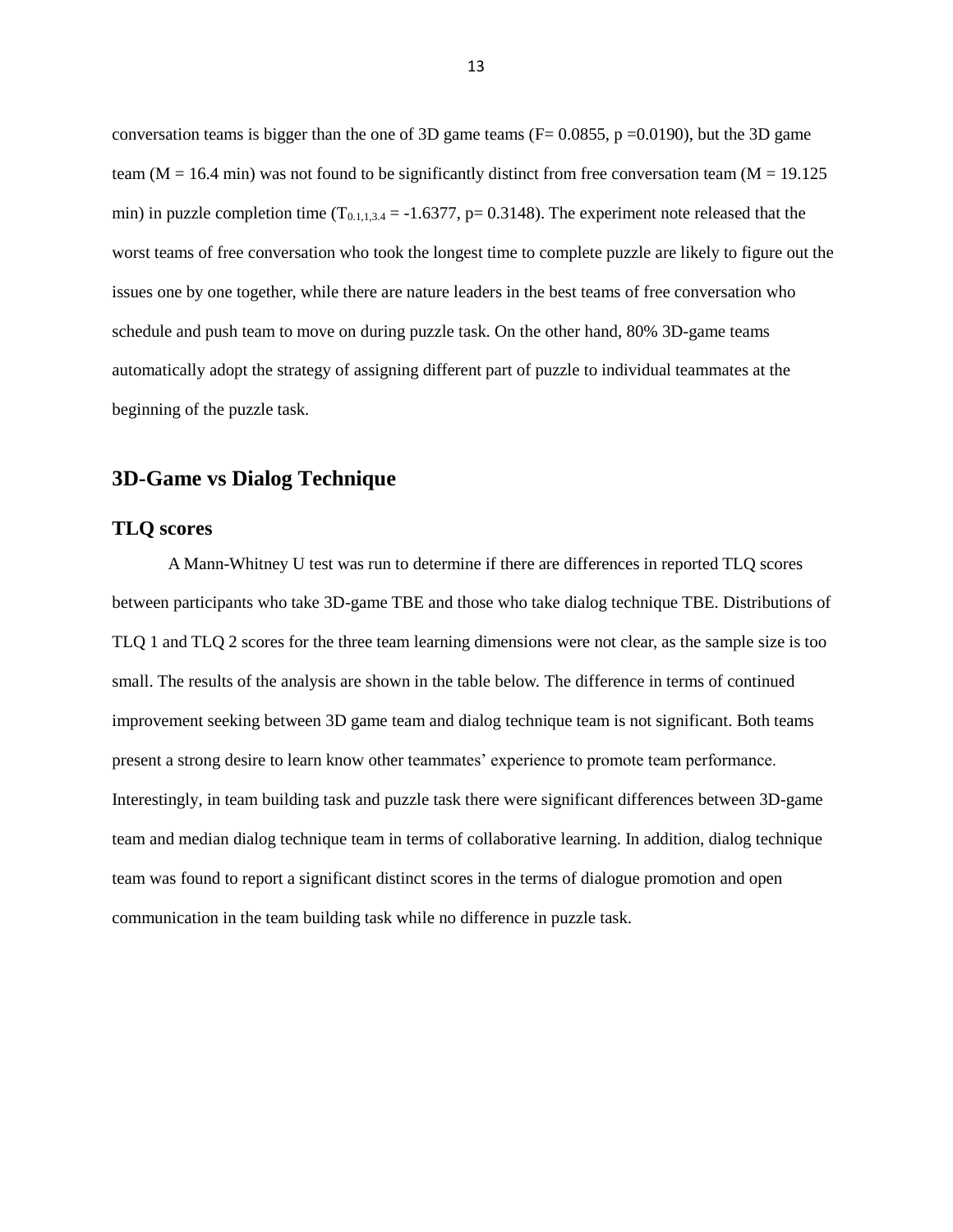| <b>Measure</b>              | <b>TLQ 1 S1</b> | <b>TLQ 1 S2</b> | <b>TLQ 1 S3</b> | <b>TLQ 2 S1</b> | <b>TLQ 2 S2</b> | <b>TLQ 2 S3</b> |
|-----------------------------|-----------------|-----------------|-----------------|-----------------|-----------------|-----------------|
| Median, 3D-                 |                 |                 |                 |                 |                 |                 |
| game                        | 12.8            | 11.5            | 12.25           | 12              | 12.5            | 13.5            |
| Median, Dialog<br>technique | 10.5            | 13.25           | 14.5            | 13.6            | 11.875          | 14.5            |
| U                           | 6               | $\overline{2}$  | $\overline{2}$  | 4.5             | 5               | $\overline{2}$  |
| Z                           | $-0.6761$       | $-1.3523$       | $-1.3523$       | $-0.9297$       | $-0.8452$       | $-1.3523$       |
| Significance<br>(p)         | 0.249481        | 0.088148        | 0.088148        | 0.176271        | 0.199012        | 0.088148        |

<span id="page-18-3"></span>**Table 3.The Mann-Whitney U test results for comparing effects of 3D-game team building and dialog tech on TLQ scores**

#### <span id="page-18-0"></span>**Completion time**

An unpaired t-test was run to determine if there is difference in puzzle completion time between participants who take 3D-game TBE and those who take dialog technique TBE. Distribution of puzzle completion time should be normal based on common experience. The variances of completion time in 3D game team and dialogue technique team are equal ( $F= 0.0855$ , p = 0.5109), and the 3D game team (M = 16.4 min) was not found to be significantly distinct from dialog technique team ( $M = 16.375$  min) in puzzle completion time  $(T_{0,1,2,7} = 1.8945, p= 0.5051)$ . The experiment note showed that all of dialogue technique teams adopted the strategy of assigning different part of puzzle to individual teammates at the beginning of the puzzle task as well as 3D-game team.

# <span id="page-18-1"></span>**DISCUSION**

### <span id="page-18-2"></span>**Limitations and Assumptions**

The first major limitation of this work is the small sample size, which could influence the significance of the team performance difference between different TBE or treatments. In addition, running participants of a variety of experience levels could be a contributor to varying team interaction and mutual attitude as the friendship among participants, video game experience or national culture can all independently contribute to the way that participants interact with other teammates. Lastly,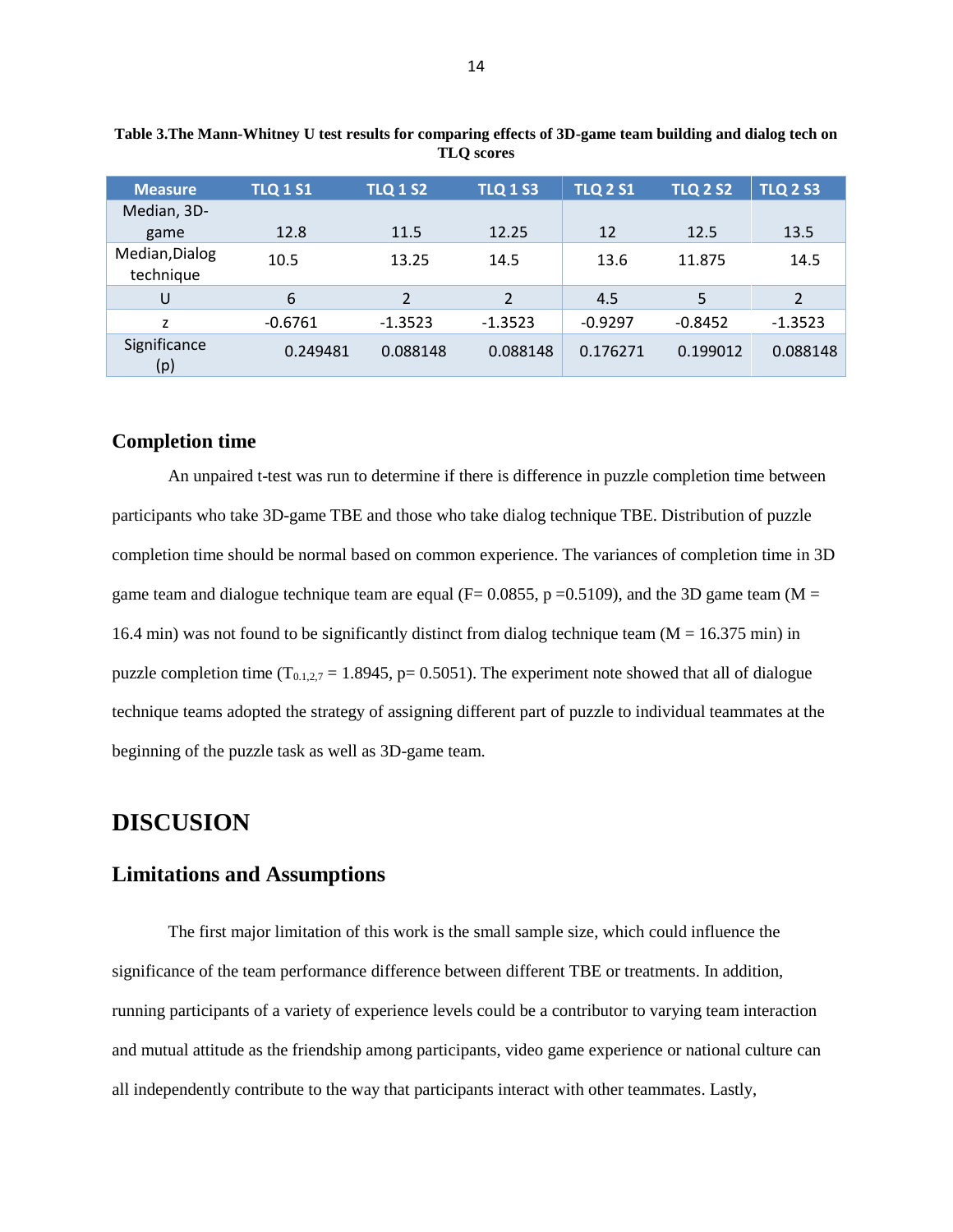participants' personal fitness condition could affect the team performance since bad health condition could be a contributor to a low level of personal performance like slow response and passive attitude.

The assumption that all individuals are being forthright and honest with their self-report metrics and demographic information is crucial. Participants may give answers they think researchers would like to hear to "help" the research. Additionally, for data analysis, the sums of three team members' selfreported TLQ scores in different dimensions are used as the subjective team performance metrics and they are assumed to have same shape distribution, while the objective team performance metric, completion time of 3D puzzle, is assumed as normal distributed.

#### <span id="page-19-0"></span>**Hypothesis One**

The hypothesis one of this experiment aimed to determine the effect of the designed team building exercise (TBE) based on 3D-game Minecraft on TLQ scores and 3D puzzle completion time. Interestingly, even though there was no significant difference found in puzzle completion time, the teams who experienced 3D-game TBE show more stable performances than free conversation team. Specifically, two of free conversation teams took the shortest time and the other two teams took the longest time to complete the 3D puzzle among all of teams. This result supported the conclusion made by Salas et.al at 1999 that team building has no significant effect on subjective measurement of performance. Besides, this also indicates good teams may not only show a higher level of performance but also a stable team performance. Otherwise, no significant difference was found in TLQ 1 and TLQ 2 scores between teams who take 3D-game team building and those who did not. A possible explanation for this is that the effect of 3D-game TBE on the subjective measurement of performance is too small to inspect by such small sample size. The self-reported TLQ scores could be affected by individual personality and nature leadership. Specifically, some participants who are naturally active played the role of leader to guide the other teammates to effectively finish the 3D puzzle task by assigning different work and controlling the communication.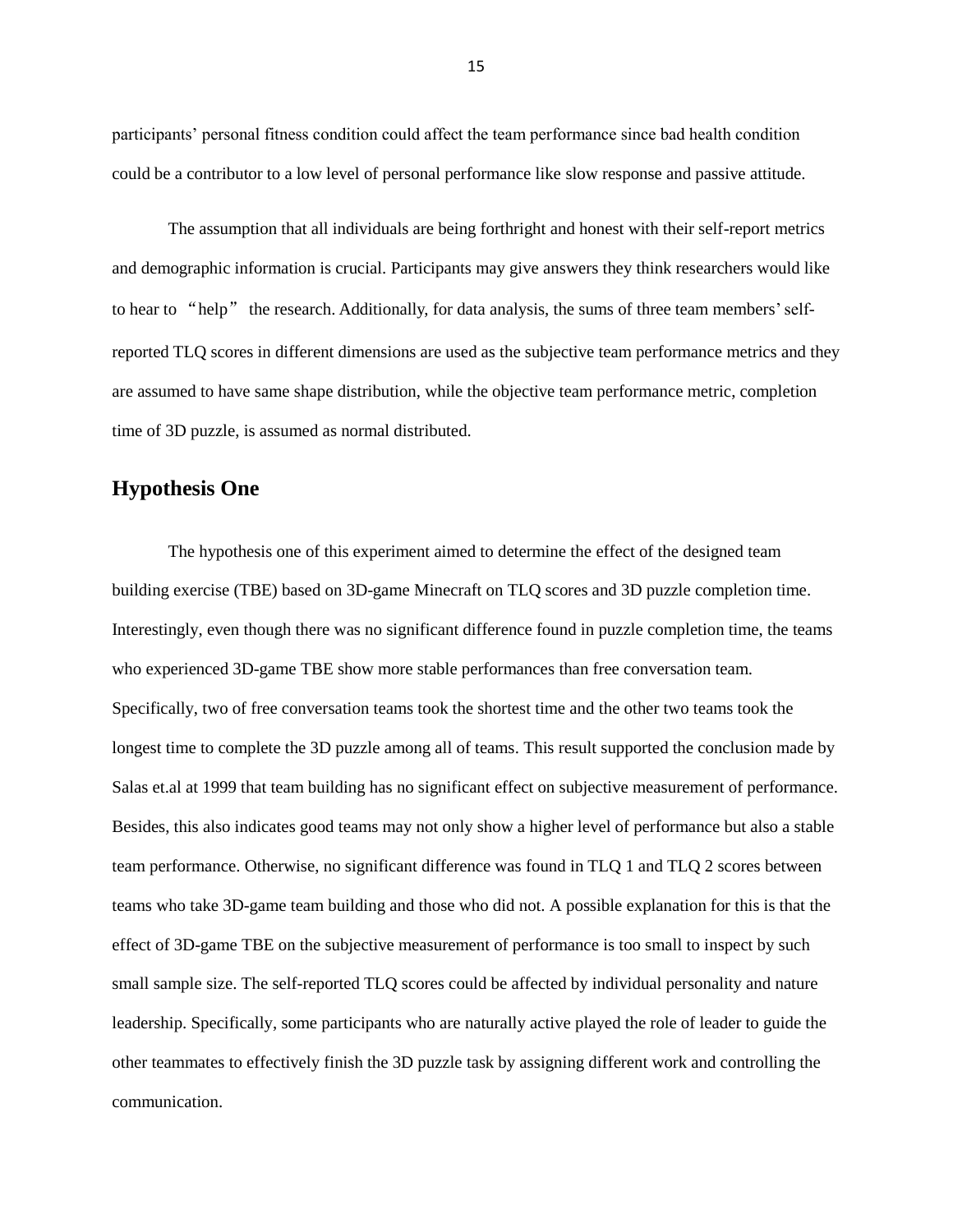#### <span id="page-20-0"></span>**Hypothesis Two**

The second hypothesis stated that the designed 3D-game TBE should not make a significantly distinct effect on puzzle completion time comparing to traditional dialogue technique team building while do have difference in TLQ scores. The results of TLQ 2 analysis showed that for the continuous improvement seeking dimension there was no significant difference between two types of teams. Both 3D-game teams and dialogue technique teams expressed strong willingness to make actions to perform well and continuously improve during the 3D puzzle task. In addition, these two types of teams took no significant distinct length of time to complete the 3D puzzle. These results confirmed the second hypothesis. However, dialogue technique (DT) teams did report higher TLQ scores than 3D-game teams for the collaborative learning dimension for performance task. This result indicated that participants in dialog technique team were much more willing to consider other teammates as the source of knowledge than 3D-game team. Another interesting finding was that the 3D-game teams reported a significantly higher value (Median score = 13,  $p = 0.0542$ ) about frequent mutual communication than DT team (Median score = 8.5) when worked on the 3D puzzle task even though no significant difference for dialog promotion and open communication dimension was found. This results indicated that participants in 3Dgame team were more willing to communicate with each other than those in DT team.

#### <span id="page-20-1"></span>**Hypothesis Three**

The hypothesis three indicated participants in 3D-game team should express a stronger willing to communicate with each other than ones in dialog technique team. This difference should be relevant to the different ways of team interaction resulted from these two types of TBE. Interestingly, the results of TLQ 1 analysis indicated when experiencing the team building exercise, participants in dialog technique teams are more likely to learn knowledge from other teammates than those in 3D-game teams, which is consistent with the results of TLQ 2 for performance task. This results may reveal the focus of dialog technique TBE is to create the environment of encouraging mutual learning among team by forcing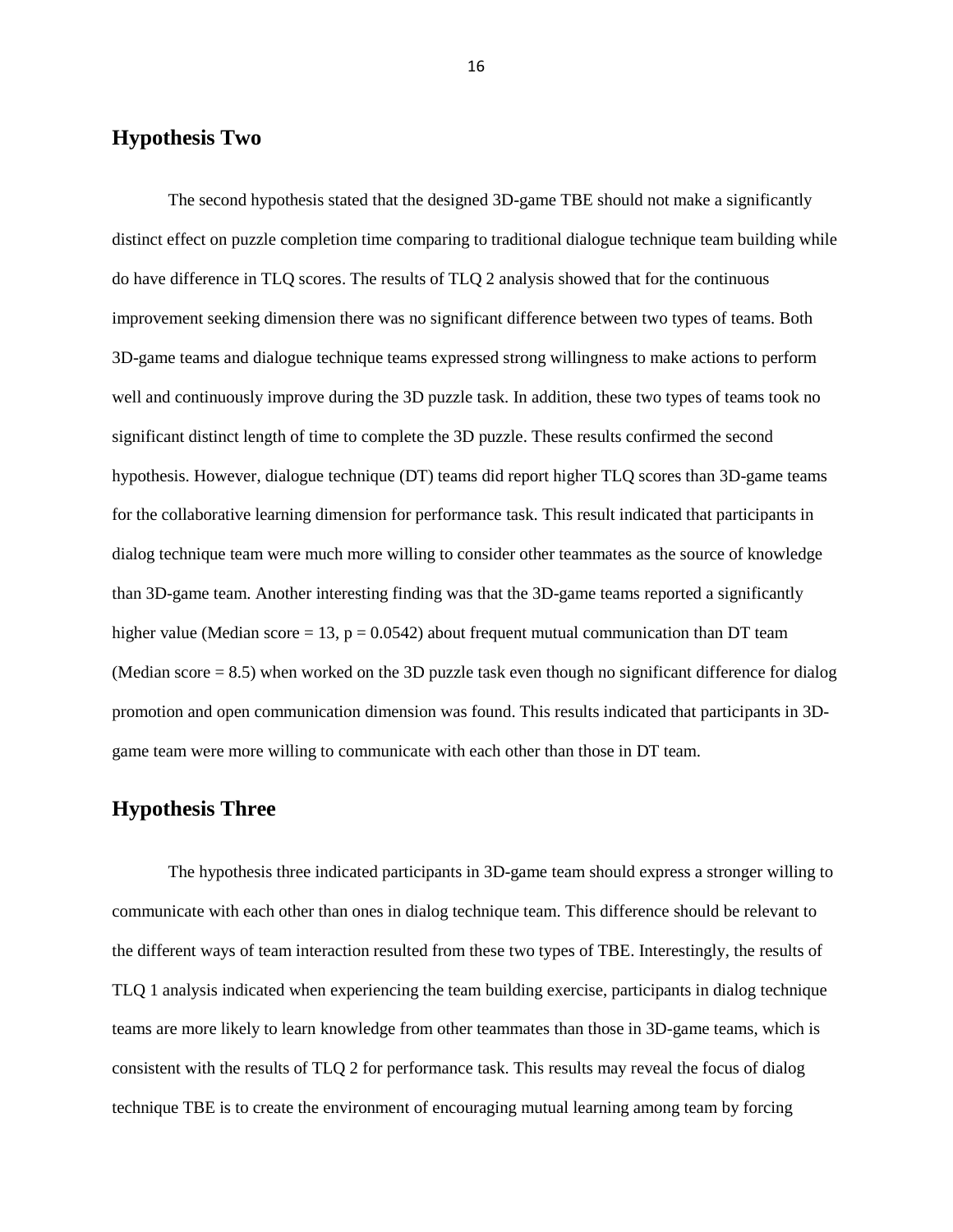teammates sharing experience, thus improve likelihood of positive team interaction of considering teammates as knowledge resource. On the other side, the 3D-game teams reported significant lower scores than dialog technique teams for dialog promotion and open communication dimension during team building exercise. This indicated that participants in 3D-game team were less willing to communicate with each other when they were working on the assigned task in the virtual environment. This results may be explained by the fact that some participants, who played as pattern builder in 3D-game group, communicated less frequently than the other builder, who is more active to communicate with the instructor, passively follow the instruction and then reported lower TLQ scores about dialog promotion and open communication. Another interesting finding was that the results of TLQ 1 and TLQ 2 were not consistent for dialog promotion and open communication dimension. Specifically, participants in 3Dgame team reported a weaker desire to communicate with teammates during TBE, but were more willing to communicate during performance task than those in dialog technique team. This inconsistency may indicate the designed 3D-game TBE and dialog technique TBE had different effect on team interaction to enhance team communication and trust. The possible explanation is that the focus of designed 3D-game TBE is enhancing team communication by increasing participants' task-based trust while dialog technique TBE is focusing on interpersonal trust. During 3D-game TBE, builder had to consistently follow through the orders and description from instructor and instructor consistently perceive the reliable performance and feedback from builder. Thus task-based trust among teammates increased swiftly which promoted their willing of communication in the later performance task.

# <span id="page-21-0"></span>**CONCLUSION**

This work clearly demonstrate the advantages of taking team building exercise (TBE) to enhance team communication and trust on the 3D game platform, Minecraft, like convenience for distance communication, unlimited virtual areas and flexible environment for TBE design . Even though the results of this study doesn't validate the effectiveness of designed 3D-game team building exercise by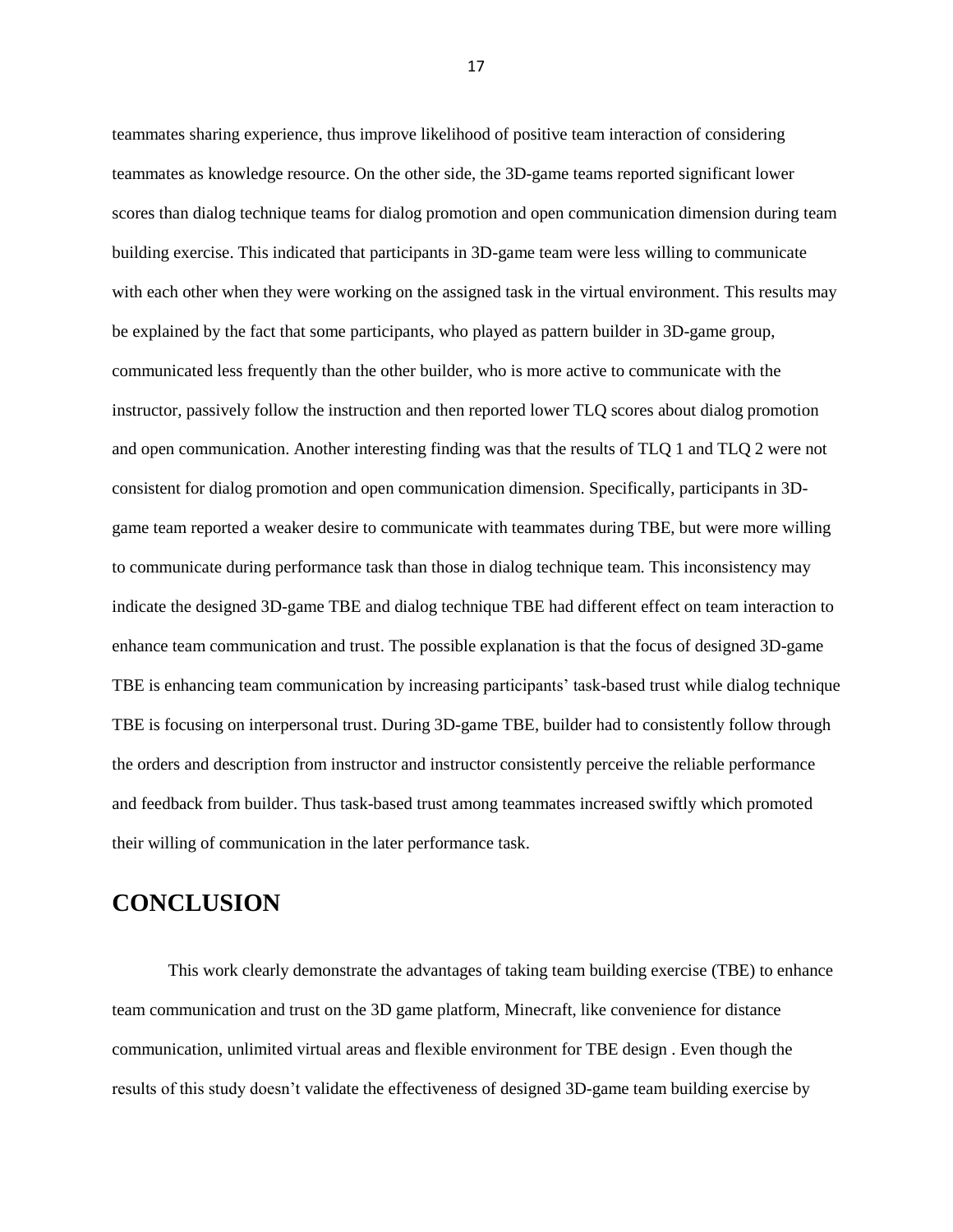TLQ scores and puzzle completion time when compared to free conversation teams, the teams who experienced 3D-game TBE show a significant stable team performance in terms of puzzle completion time. In addition, the participants in 3D-game team are more willing to communicate with other teammates than those in dialog technique (DT) team during performance task while the participants in DT team are more likely to consider other teammates as knowledge resource. Moreover, there is no significant difference in puzzle completion time between 3D-game team and DT team. Lastly, DT team building focuses on creating an open communication atmosphere of collaborative learning while the designed 3D-game team TBE may focus on enhancing teammates' mutual trust or task-based trust to enhance communication level.

# <span id="page-22-0"></span>**FUTURE WORK**

There are three major future work for this study. First, to test the effect of TBE based on 3Dgame on large team. In this study, the designed 3D-game TBE based on Minecraft was only tested by teams of three participants. Although the past study indicated that the effect of TBE decreased as the team size increased (Salas, Eduardo, et al. 1999), the effect of TBE based on 3D-game on large group which includes more than three people was unknown. Therefore, designing an appropriate 3D-game TBE for large group and testing its effect on team performance and team interaction is necessary in the future. Additionally, the effect of TBE based on 3D-game on team performance may change corresponding to different tasks and teams. The 3D puzzle task, which is relatively easy to work out, was chosen as the performance task in this experiment, and teams consisted of college students were recruited to test their performance and team interaction after TBE. In fact, characteristics of team and task must to be considered to design TBE for newly-formed teams in the real world (Bonner, Desmond, et al., 2015). Thus designing an appropriate TBE based on 3D game world and testing its effect on temporary teams in practical scenarios, like a newly-formed NBA team in a new season, a temporary interdisciplinary team for industrial product development and a temporary commander with soldiers during a military action,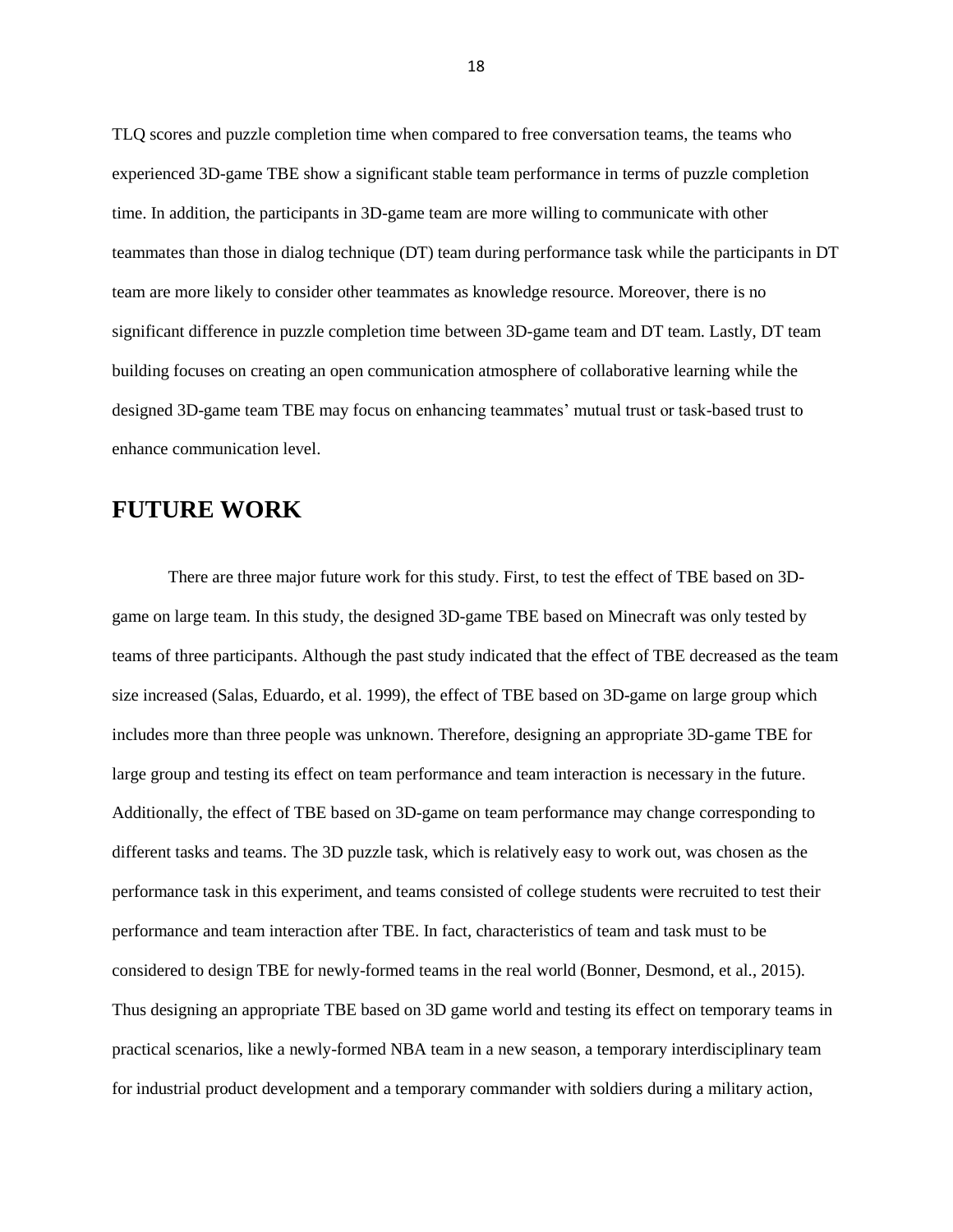should be a very important future work. Lastly, the long term effect of TBE based on 3D-game was unknown. In this study, the newly-formed teams experienced TBE within only 15 minutes and then took the performance task almost immediately, but the team performance may change in a long time like one week or one month after experiencing TBE. Therefore, comparing the long term effects between TBE based on 3D-game and traditional dialogue technique is another interesting future work.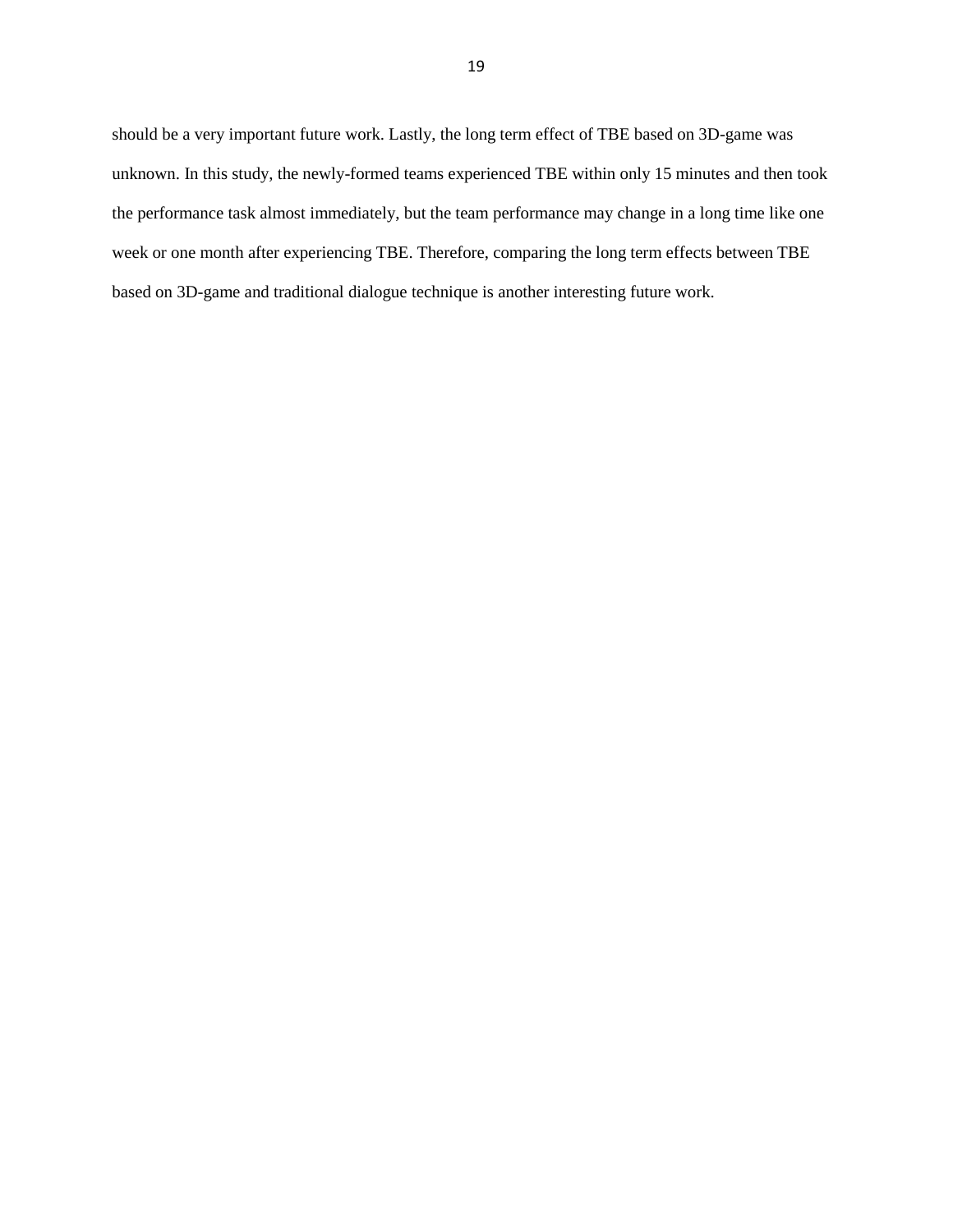# **REFERENCE**

<span id="page-24-0"></span>Amos, Mary Anne, Jie Hu, and Charlotte A. Herrick. "The impact of team building on communication and job satisfaction of nursing staff." *Journal for Nurses in Professional Development* 21.1 (2005): 10-16.

Boden, D., and H. L. Molotch. "The compulsion of proximity. R. Friedland, D. Boden, eds. Nowhere: Space, Time, and Moder-nity." (1994).

Blau, Peter Michael. *Exchange and power in social life*. Transaction Publishers, 1964.

Bendaly, Leslie. *Strength in Numbers: Easy Steps to High Performance Teams*. McGraw-Hill, 1997.

Bresó, Irene, et al. "Development and validation of the team learning questionnaire." *Comportamento Organizacional e Gestão* 14.2 (2008): 145-160.

Bonner, Desmond, et al. "Taxonomy of Teams, Team Tasks, and Tutors."*Generalized Intelligent Framework for Tutoring (GIFT) Users Symposium (GIFTSym2)*. 2015.

"Communication Dynamics of the Helping Interview." The First Helping Interview: Engaging the Client and Building Trust (1996): 58-78. Web.

Carron, Albert V., W. Neil Widmeyer, and Lawrence R. Brawley. "The development of an instrument to assess cohesion in sport teams: The Group Environment Questionnaire." *Journal of sport psychology* 7.3 (1985): 244-266.

Debra, Meyerson, Karl E. Weick, and Roderick M. Kramer. "Swift trust and temporary groups." *Trust in organizations: Frontiers of theory and research* (1995): 166.

De Meuse, Kenneth P., and S. Jay Liebowitz. "An empirical analysis of team-building research." *Group & Organization Management* 6.3 (1981): 357-378.

Ellis, Jason B., et al. "Games for virtual team building." *Proceedings of the 7th ACM conference on Designing interactive systems*. ACM, 2008.

Friedlander, Frank. "Performance and interactional dimensions of organizational work groups." *Journal of Applied Psychology* 50.3 (1966): 257.

Hope, Joanie Mayer, et al. "Bringing interdisciplinary and multicultural team building to health care education: the downstate team-building initiative."*Academic Medicine* 80.1 (2005): 74-83.

Hattie, John, et al. "Adventure education and Outward Bound: Out-of-class experiences that make a lasting difference." *Review of educational research*67.1 (1997): 43-87.

Holton, Judith A. "Building trust and collaboration in a virtual team." *Team performance management: an international journal* 7.3/4 (2001): 36-47.

Jarvenpaa, Sirkka L., Thomas R. Shaw, and D. Sandy Staples. "Toward contextualized theories of trust: The role of trust in global virtual teams."*Information systems research* 15.3 (2004): 250-267.

Jarvenpaa, Sirkka L., and Dorothy E. Leidner. "Communication and trust in global virtual teams." *Journal of Computer*‐*Mediated Communication* 3.4 (1998): 0-0.

Keirsey, David. "The Keirsey temperament sorter." *Available on-line at< http://keirsey. com* (1984).